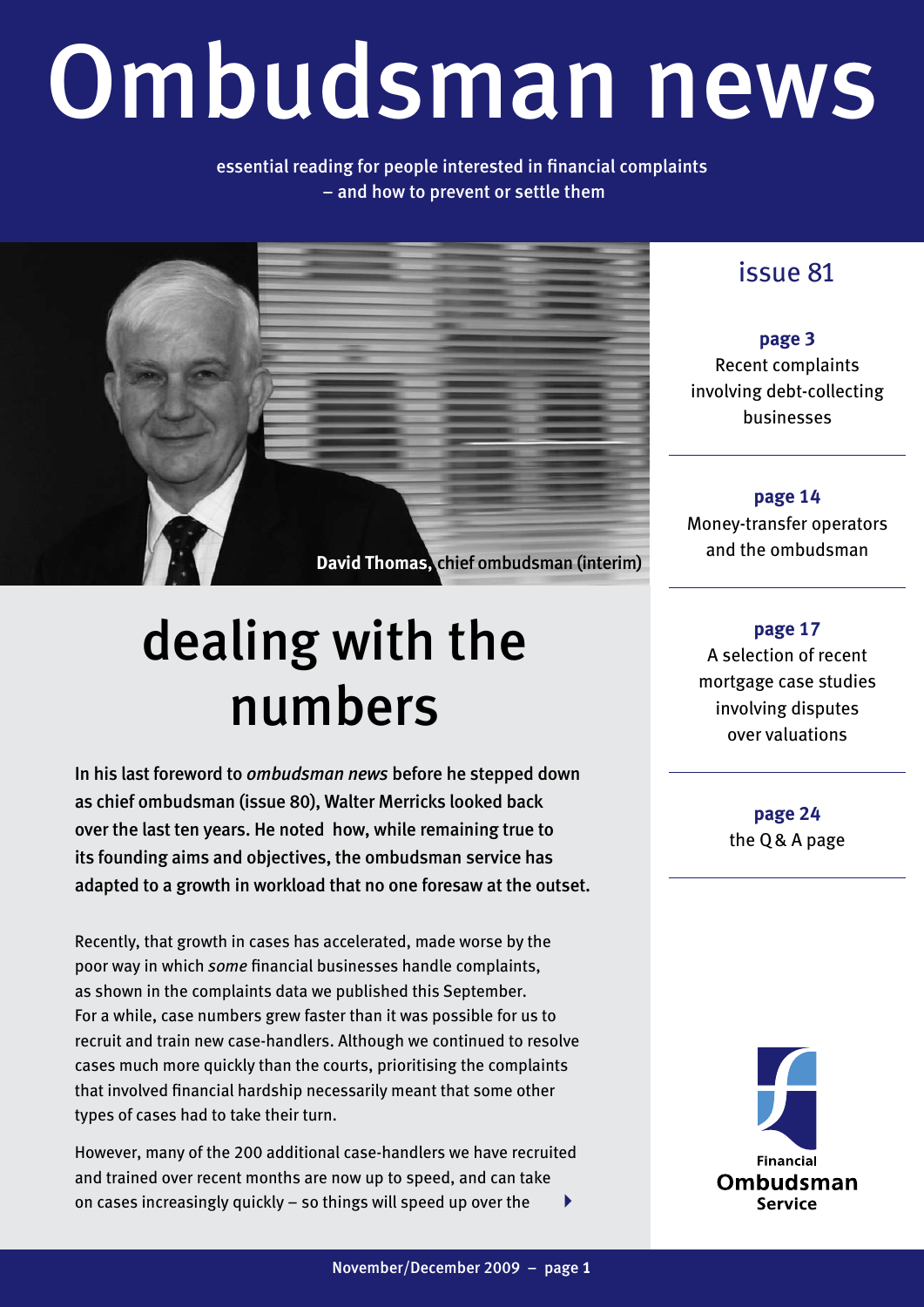

coming months. This will have a particular impact on those few financial businesses and consumers who have taken advantage of our flexible process by delaying unreasonably in responding to our requests for information – thereby unfairly disadvantaging the other party, and affecting our ability to get on with cases.

We will continue to give both sides to each complaint a reasonable time to provide information, and we will of course take account of genuine difficulties. But parties who delay unreasonably will increasingly find that, after giving fair notice, we will decide cases on the basis of what we have actually received – rather than allowing them any further time to supply what we have asked for.

Looking ahead to next year, we expect that our workload will continue to grow. This is confirmed not only by our own detailed projections but also by what we hear from industry and consumer bodies. We will continue to build our capacity in order to respond flexibly to this challenge.

Our detailed expectations for the coming year, and the plans that we are making to enhance the effectiveness and efficiency of our service, will be set out in our *corporate plan and budget* – to be published, as usual, in January.

Sarid /homes

**David Thomas** chief ombudsman (interim)



South Quay Plaza 183 Marsh Wall London E14 9SR

switchboard **020 7964 1000**

consumer helpline **0300 123 9 123** open 8am to 6pm Monday to Friday

technical advice desk **020 7964 1400** open 10am to 4pm Monday to Friday

**www.financial-ombudsman.org.uk**

© Financial Ombudsman Service Limited. You can freely reproduce the text, if you quote the source.

*Ombudsman news* is not a definitive statement of the law, our approach or our procedure. It gives general information on the position at the date of publication.

The illustrative case studies are based broadly on real-life cases, but are not precedents. We decide individual cases on their own facts.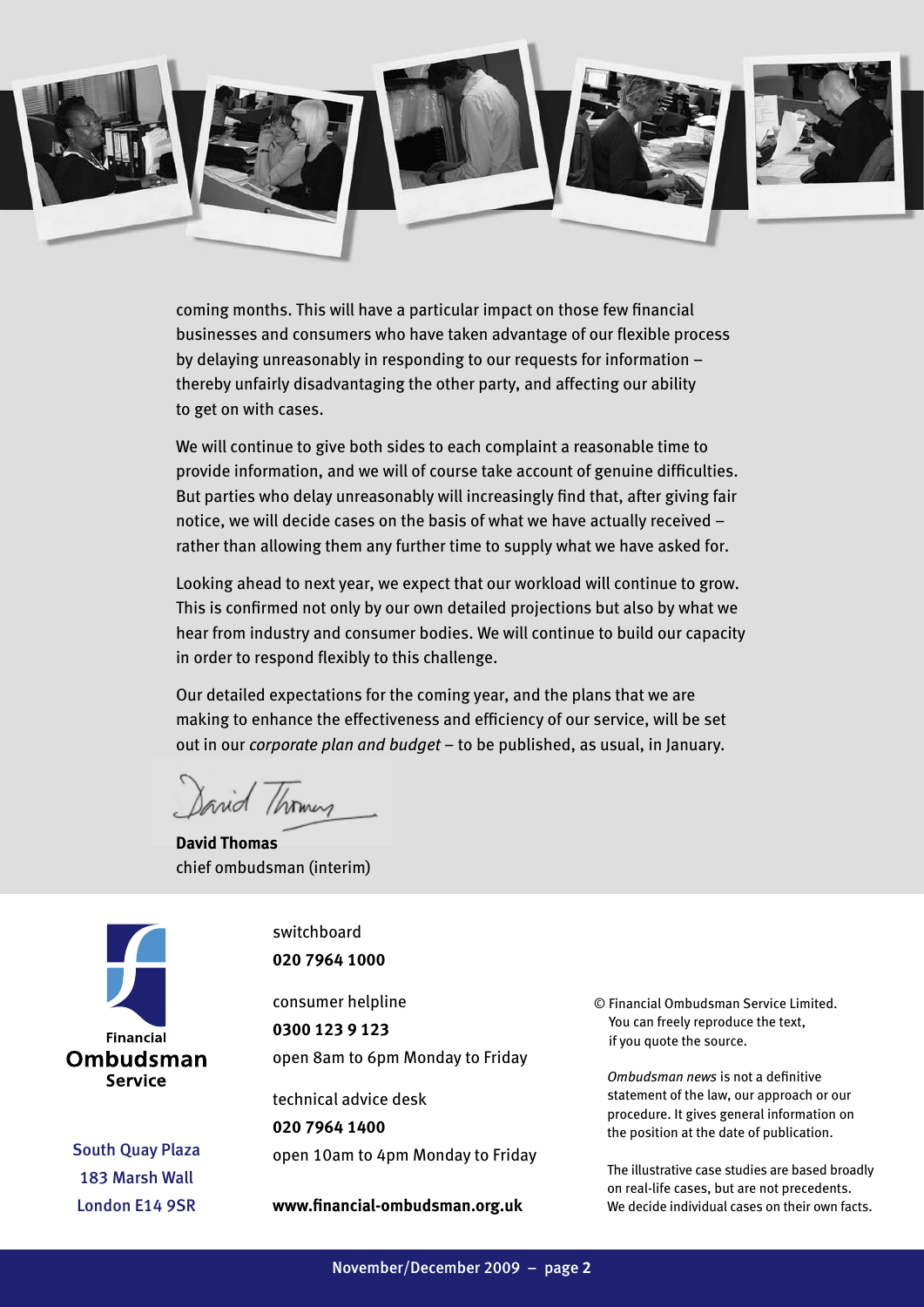## Recent complaints involving debt-collecting businesses

Since April 2007, the ombudsman service has covered complaints made by consumers against debt-collecting businesses acting for consumer credit lenders. Under our rules, a complaint can be brought by any consumer from whom the debt collector attempts to recover the consumer credit debt – not just by the person named on the credit agreement. As with all the complaints we deal with, the consumer should first raise the matter direct with the business – which is allowed up to eight weeks to try to resolve the problem.

In some of the complaints we see, consumers say they are being chased for a debt owed by someone else – because the debt-collecting business has not taken enough care about tracing the right person. In cases like this, we expect the business to be able to show us clear evidence that they are indeed seeking repayment from the correct person.

Other complaints may involve a dispute between the consumer and the debt-collecting business about the amount owed. Again, we would expect the debt-collecting business to be able to produce clear evidence, proving how the debt has accrued. Sometimes, debt-collecting businesses tell us they are unable to do this because they were not given sufficient information by the original lender. This does not alter the fact that the debt-collecting business has a duty to be able to show it is asking for the right amount of money. That is, after all, what it would be required to do if it attempted to recover the debt through the courts.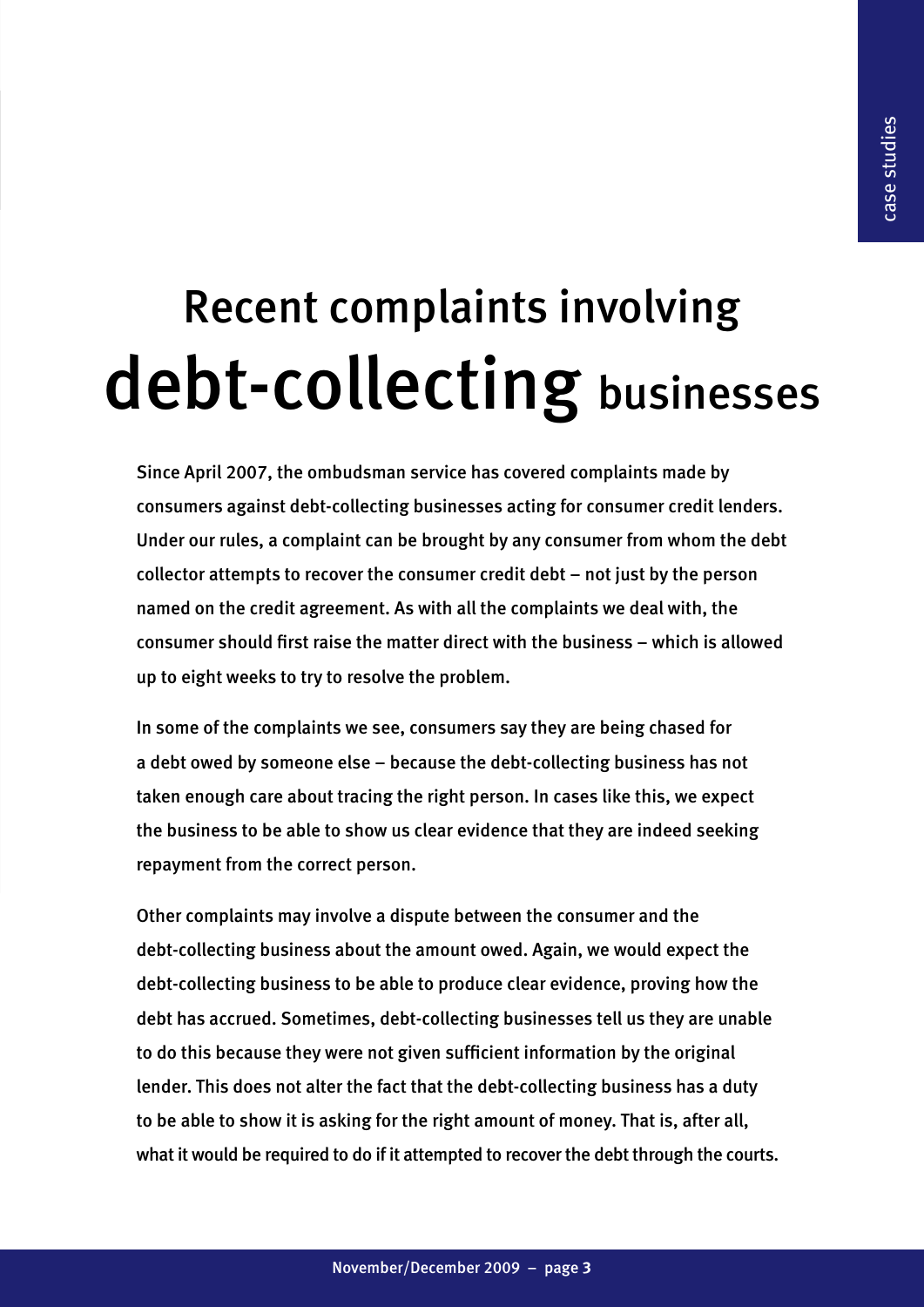## Recent complaints involving debt-collecting businesses

Some of the complaints brought to us concern the way in which a business has gone about collecting a debt. The consumer may, for example, say that the business has pursued them in an oppressive or unreasonable way. When looking at such complaints, we take into account whether the business has kept properly to the relevant Office of Fair Trading guidelines, and has not breached industry codes, such as the Credit Services Association *Code of Practice*. We expect businesses to keep proper records of their visits to consumers – and of their written and phone communications with them – and to be able to produce relevant records to support their case, if a complaint is made against them.

Arriving at a fair agreement for the repayment of a debt will always be a twoway street. The debt-collecting business must take a realistic and proportionate approach to the consumer's proposals. Equally, the consumer must be willing to engage in the process and should not simply ignore reasonable requests to provide a proposal showing how they intend to repay the debt. In some of the complaints we see, difficulties have arisen (or escalated) because the consumer has been advised – inappropriately – not to communicate at all with the debt-collecting business.

Where we decide that a debt-collecting business has not dealt reasonably with a consumer, we will normally tell it to pay appropriate compensation as redress (and we may direct that this should be used to reduce the debt). However, we will not normally conclude that the debt should simply be written-off. In some cases we have found it difficult to achieve a prompt, fair settlement because the consumer's representative has advised them to accept nothing less than a complete write-off of the debt.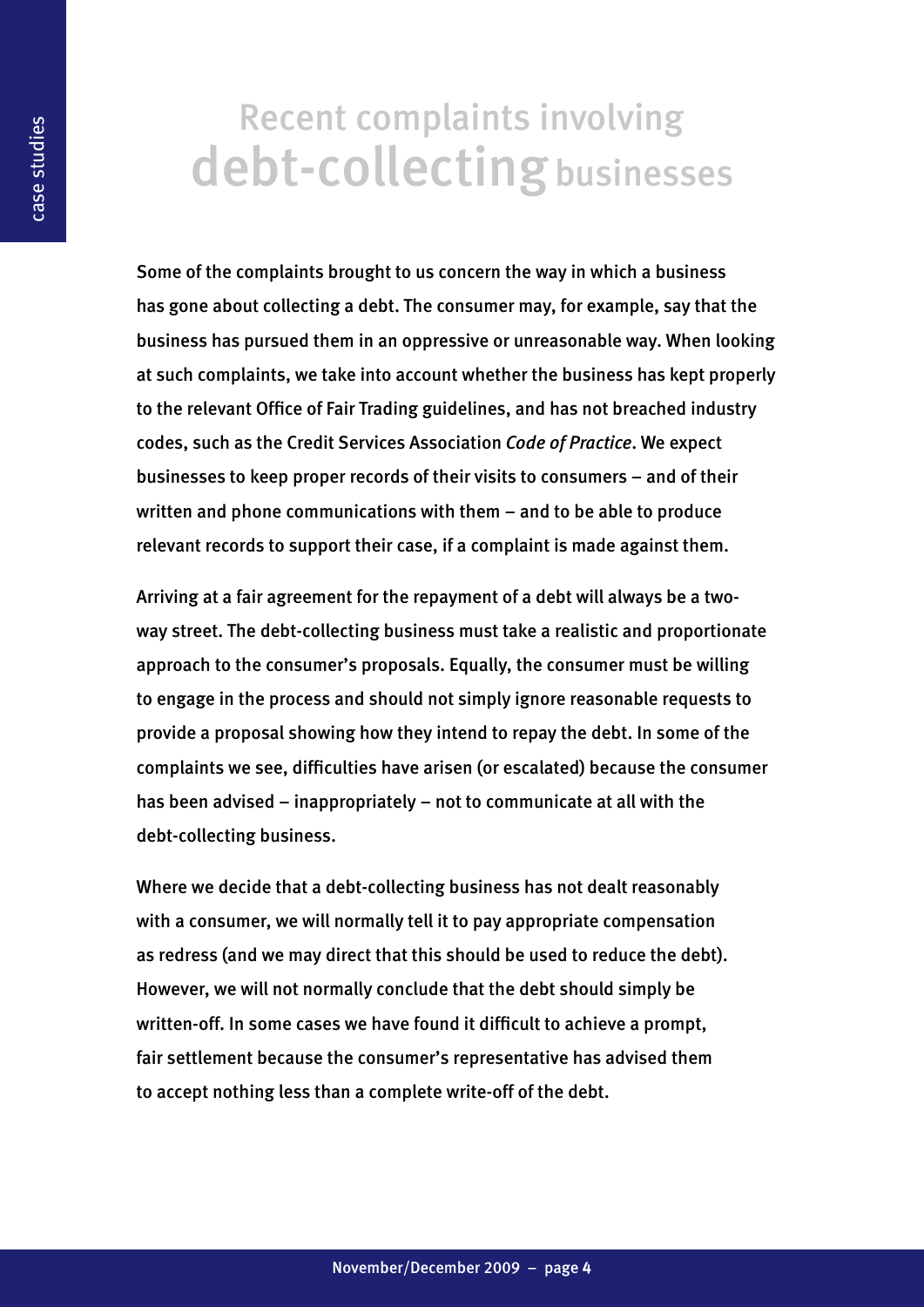Sometimes a consumer (or their representative) asks us to declare a debt legally unenforceable, on the grounds of some alleged legal technicality, even though there is no dispute over the size of the debt – and no complaint that the financial business has behaved at all unfairly. The law requires us to decide cases on the basis of what is fair and reasonable – and we are unlikely to decide it would be fair and reasonable to agree to such a request. This does not prevent the consumer asking a judge to consider these points if the lender seeks to enforce the debt in court.

The following selection of cases illustrates some of the complaints we have dealt with recently involving debt collecting.

 $\blacksquare$  81/1

**consumer complains of aggressive and unreasonable behaviour by debtcollecting business**

Mr M's credit card debt of just under £2,400 was passed on to a debtcollecting business by the lender, after Mr M fell seriously behind with his repayments.

Initially, the business contacted him by letter. He responded through his representative, Mrs K, who worked at a local debt advice agency. She told the business that Mr M proposed paying off the debt by making regular monthly payments of £16. This was the same

amount that until then he had been paying to the lender. However, the business said the minimum it would accept was £28 a month.

Mrs K asked Mr M to make an appointment to come and see her, to discuss whether that sum would be affordable. Meanwhile, he made a payment of £16. As soon as it received that payment, the business wrote to Mr M. It said he must now pay off the debt in full, as he had paid less than the required amount.

After Mrs K contacted the business, it agreed to accept monthly payments of £28. For the next five months, 4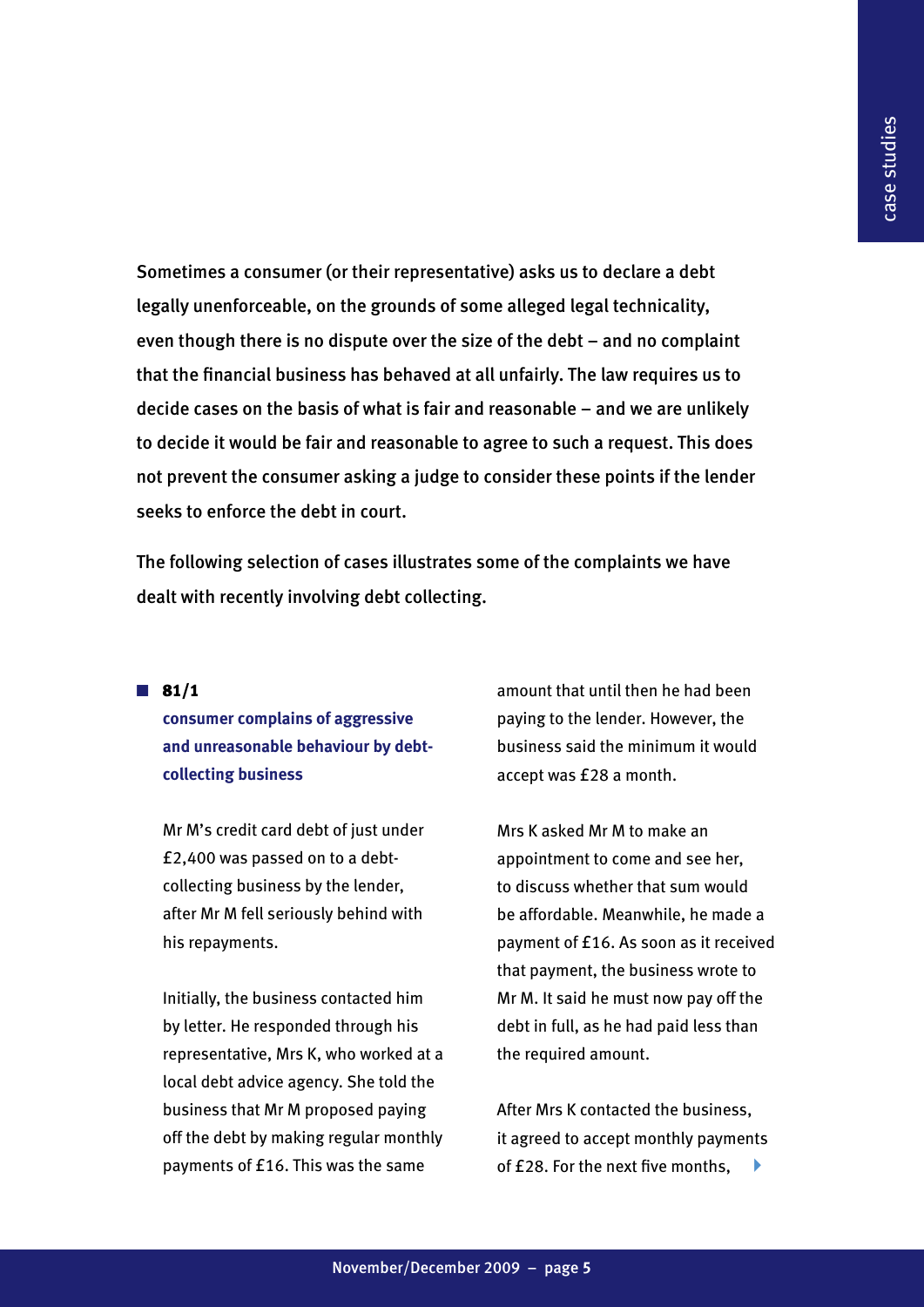these payments were made as arranged. The following month, however, a payment of only £15 was sent – apparently because of an error on Mrs K's part.

The business then phoned Mr M. He later complained that it had threatened him with bankruptcy unless he gave his debit card details over the phone, so that the business could take a payment there and then to cover the entire balance of the debt.

After speaking to Mrs K, he complained to the business. He said its attitude had been aggressive and threatening – and that forcing him to pay off the entire debt had left him in considerable difficulties. The debit card payment had used up all the money in his current account. He had been obliged to borrow from friends in order to pay for essentials and was unable to make any of his regular payments to other creditors.

The business told him he had no grounds for complaint. It said his other commitments were not its responsibility – and the fact that he had been able to pay off the debt with his debit card '*proved*' that he could easily afford the amount involved. Mr M then referred his complaint to us.

#### **complaint upheld**

We asked the business for details of all its communications with Mr M, including recordings of phone conversations. After listening to the call in which the business had taken Mr M's debit card details, we agreed with him that the business had behaved in an aggressive and unreasonable manner. We thought that if it had simply told him it had received a smaller repayment than expected – and given him the chance to look into why this had happened – he would quickly have brought the repayment up to the correct amount.

It was clear from the recording that Mr M had provided his debit card details reluctantly, under threat of bankruptcy. He had told the business that if it took such a large payment he would be left with no money for essential expenses – and would be unable to meet agreed commitments to other creditors. Mr M's bank statement confirmed that this was indeed the position.

We upheld the complaint. We pointed out to the business that as well as treating Mr M unfairly, it had also breached the regulatory guidelines and relevant industry codes. We required it to pay Mr M £500 to reflect the distress and inconvenience it had caused him.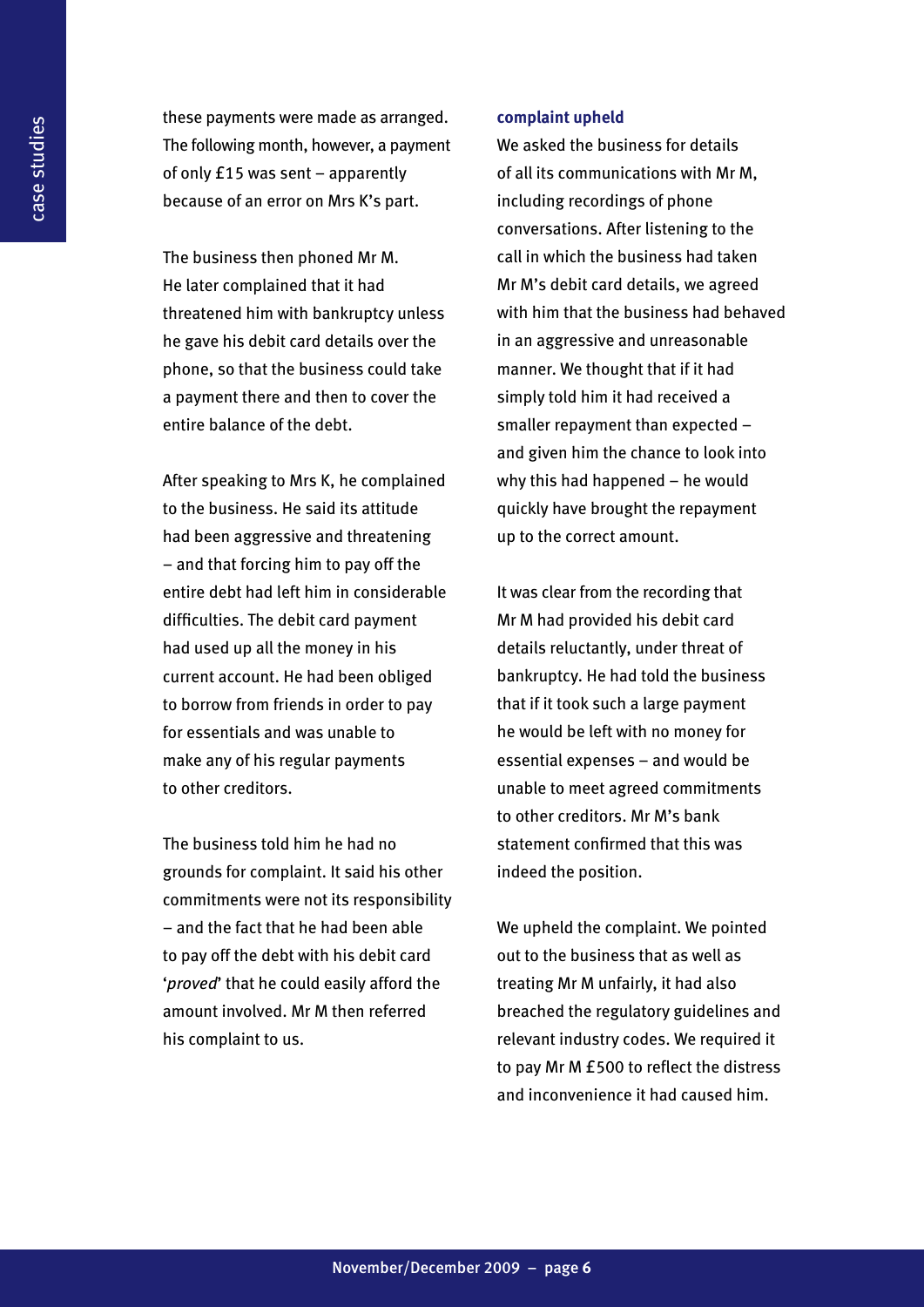Normally, where we uphold a complaint, we aim to return the consumer to the position they would have been in, if the business had acted correctly. In this case, that would have meant directing the debt-collecting business to return Mr M's money and reinstate his repayment arrangement of £28 a month.

However, we agreed with Mr M's request to leave the debt fully repaid. He told us he was anxious to avoid the possibility of '*more hassle*' if there were any further mistakes or misunderstandings with his repayments. He said he would repay the money he had borrowed from his friends, and make up the missing repayments to other creditors, as and when he could.  $\Box$ 

 $\blacksquare$  81/2

#### **consumer argues that his debt should be declared unenforceable and his payments refunded**

Mr C, who owed a consumer credit debt, failed to respond to a statutory demand for payment. The lender therefore instructed a debt-collecting business to recover the money through the courts.

Shortly before the date set for the court hearing, Mr C sent the debt-collecting business two cheques. The business then arranged for the hearing to be adjourned. Each of Mr C's cheques was

for £1,800 and the total sum covered the full amount he owed, together with costs. One of the cheques could be paid in right away, the other was post-dated to six weeks later.

A few weeks after sending the cheques, Mr C wrote to the business and asked for a full breakdown of the costs, together with a copy of the consumer credit agreement relating to the debt. The business responded promptly, sending him a breakdown of the costs and explaining that it had contacted the lender and asked for a copy of the agreement.

Two weeks later, Mr C's second cheque was presented for payment on its due date. Mr C then complained to the business that it had '*wrongly engaged in debt collection*' while the debt was in dispute. He said that because the debt-collecting business had failed to provide him with a copy of the original agreement – the debt was unenforceable. The business should therefore return the money from the two cheques – and should not ask him to make any further payment.

The business did not accept that it had been '*wrongly engaged in debt collection*' when banking Mr C's postdated cheque. Nor did it accept that the debt had been in dispute at that point. Unhappy with this response, Mr C brought his complaint to us.  $\blacktriangleright$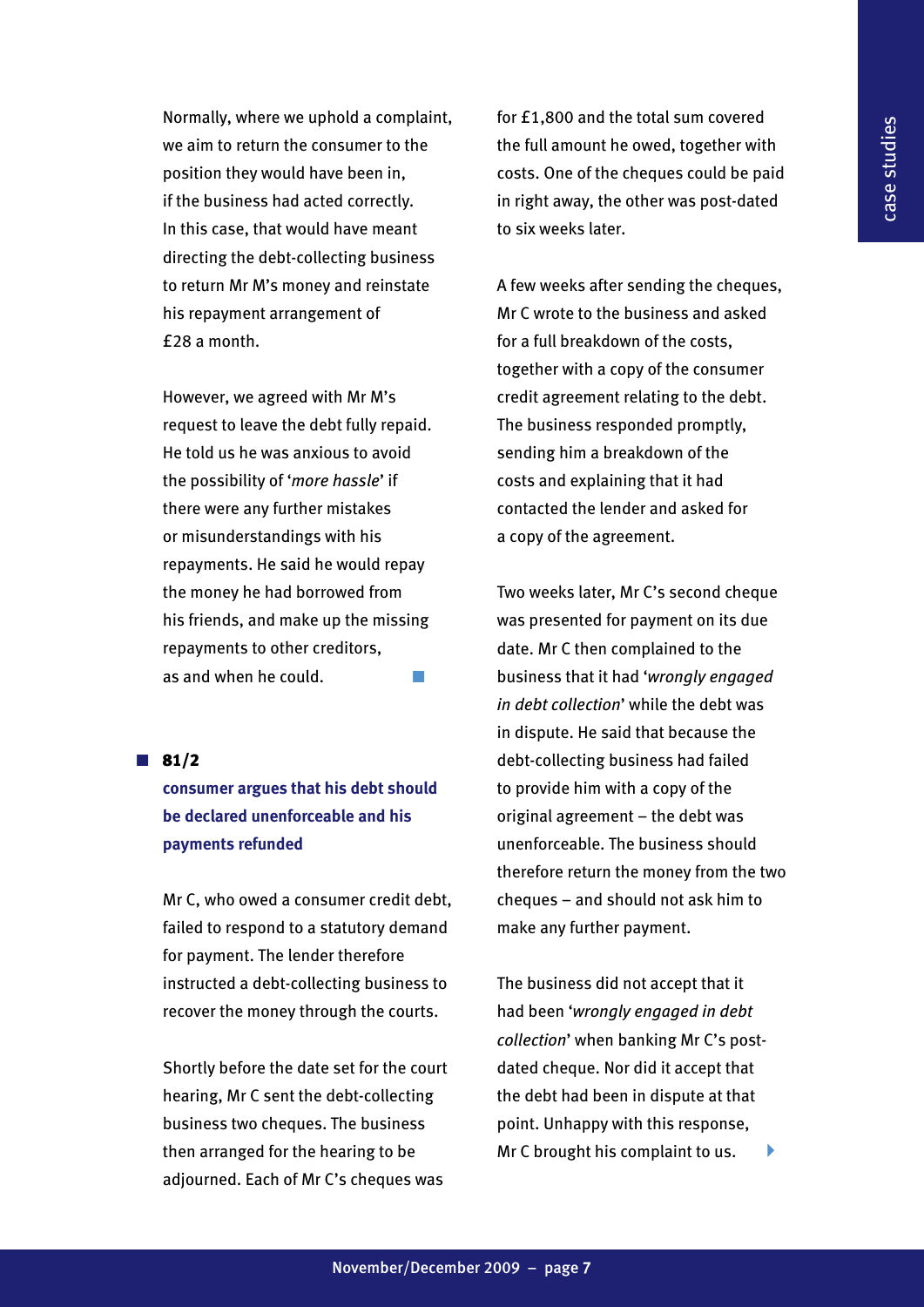## **... he said wanted no contact from the business by phone, so it should only communicate in writing.**

We agreed with Mr C that the business had been carrying out the activity of debt-collection when depositing his second cheque for payment. However, we did not agree that the debt was in dispute at the time. Mr C had written to ask for a copy of the original agreement, but there was nothing in that request – or in any of his previous communications with the business – to indicate that he disputed the debt.

We did not consider that the business had done anything wrong in depositing Mr C's cheque. It was certainly the case that the business was unable to enforce the debt in court until it had produced a copy of the agreement. However, we could not see that it was prevented from paying in the cheque that Mr C had already given it. After we had discussed the situation with Mr C, he told us he wished to withdraw his complaint.

#### $\blacksquare$  81/3

**debt-collecting business fails to honour its offer of a discount for early settlement**

A debt-collecting business wrote to Miss H about her debt of £1,450 that it had been instructed to collect on behalf of a catalogue company. A few days after receiving this letter, Miss H rang the business during her lunch break at work.

After discussing various repayment options with her, the business agreed to accept £1,280, in full and final settlement of the debt. Miss H then gave the business her debit card details, so it could take her payment of that amount.

When she arrived home that evening, Miss H found she had been sent a mail-shot by the debt-collecting business. Dated two days earlier, the mailing offered '*50% discount for early settlement*' of her debt.

Miss H then complained to the business. She said it was guilty of '*sharp practice*' in asking for £1,280,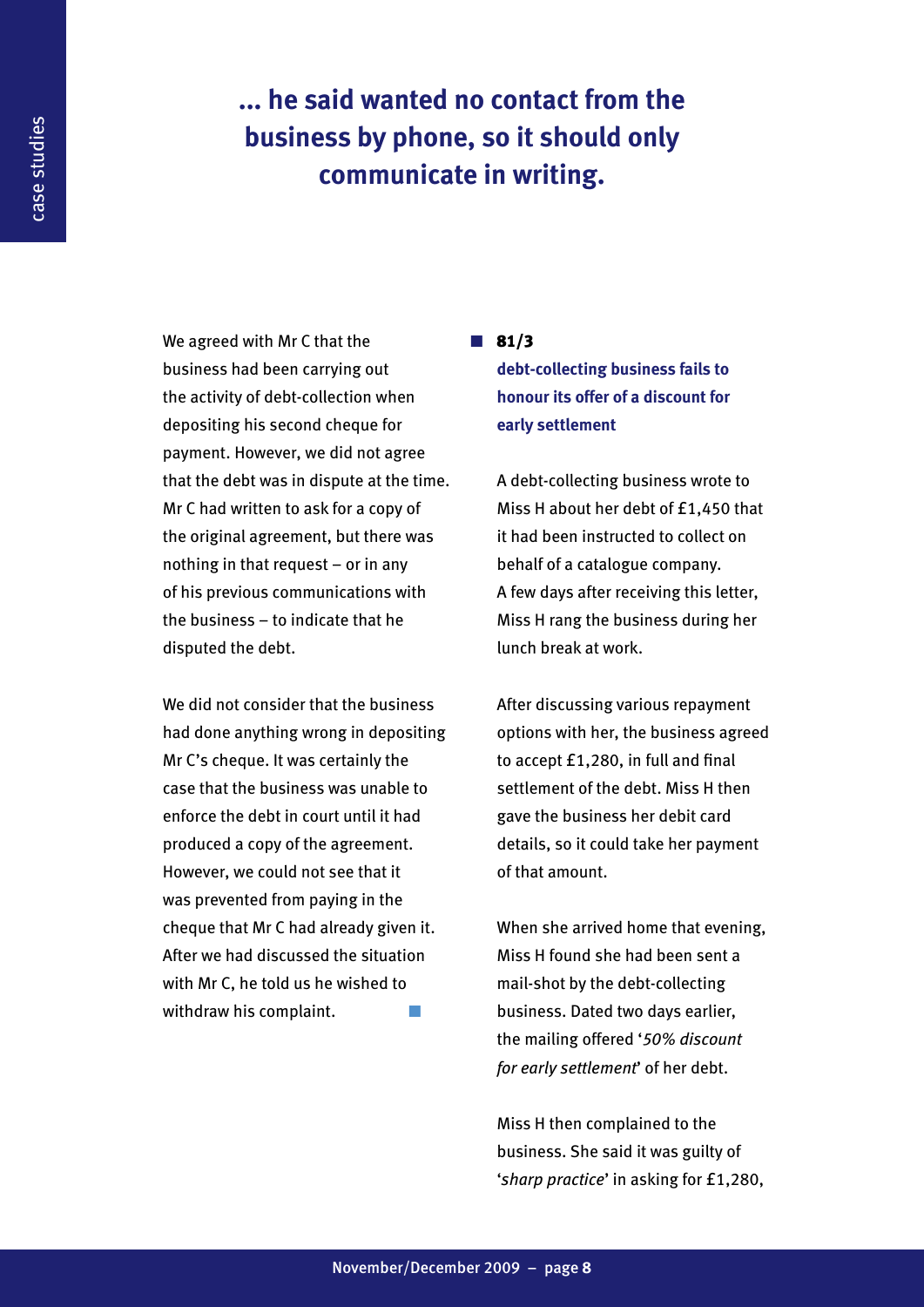as it must have known that the mailing was on its way to her. The 50% discount would have enabled her to pay off the entire debt for £725. She therefore asked for a refund of £555, the difference between this sum and the amount she had just paid.

The business said she had already received a discount – as the sum she had paid was less that the amount she actually owed – so she could not now claim any additional reduction. Miss H then referred her complaint to us.

#### **complaint upheld**

We listened to a tape recording of the conversation between the business and Miss H, when the business had discussed payment options and taken her payment for £1,280.

During that call, Miss H had made it clear that her financial resources were very limited and that she was keen to negotiate the best reduction possible, in return for settling the debt right away. Before agreeing to pay £1,280, she had asked if that was the lowest figure the business was prepared to accept, in full settlement of the debt. The business had confirmed that it was.

We upheld the complaint. We told the business it had treated Miss H unfairly and that it should send her a refund of £555.

#### $\blacksquare$  81/4

#### **consumer complains of harassment by debt-collecting business**

A debt-collecting business rang Mr D and asked how he proposed to settle his credit card debt. He told the business that he would consider the matter once it had sent him a copy of the consumer credit agreement for the credit card. Mr D also said that he did not wish to have any contact with the business by phone, so it should only communicate in writing.

Some weeks later, Mr D wrote to the business. He noted that it had still not sent him the copy of the agreement he had asked for. And he complained that it was continuing to '*harass*' him by phoning him. He believed he was therefore entitled to have the entire debt written-off. He also asked the business to compensate him for the '*harassment*' and to remove all adverse credit reference information that it had registered in relation to the debt. When the business refused, Mr D brought his complaint to us.

#### **complaint upheld in part**

There was no dispute about the size of the debt. And we noted that the business had been prepared to accept regular monthly repayments, rather than expecting Mr D to pay off the entire amount immediately.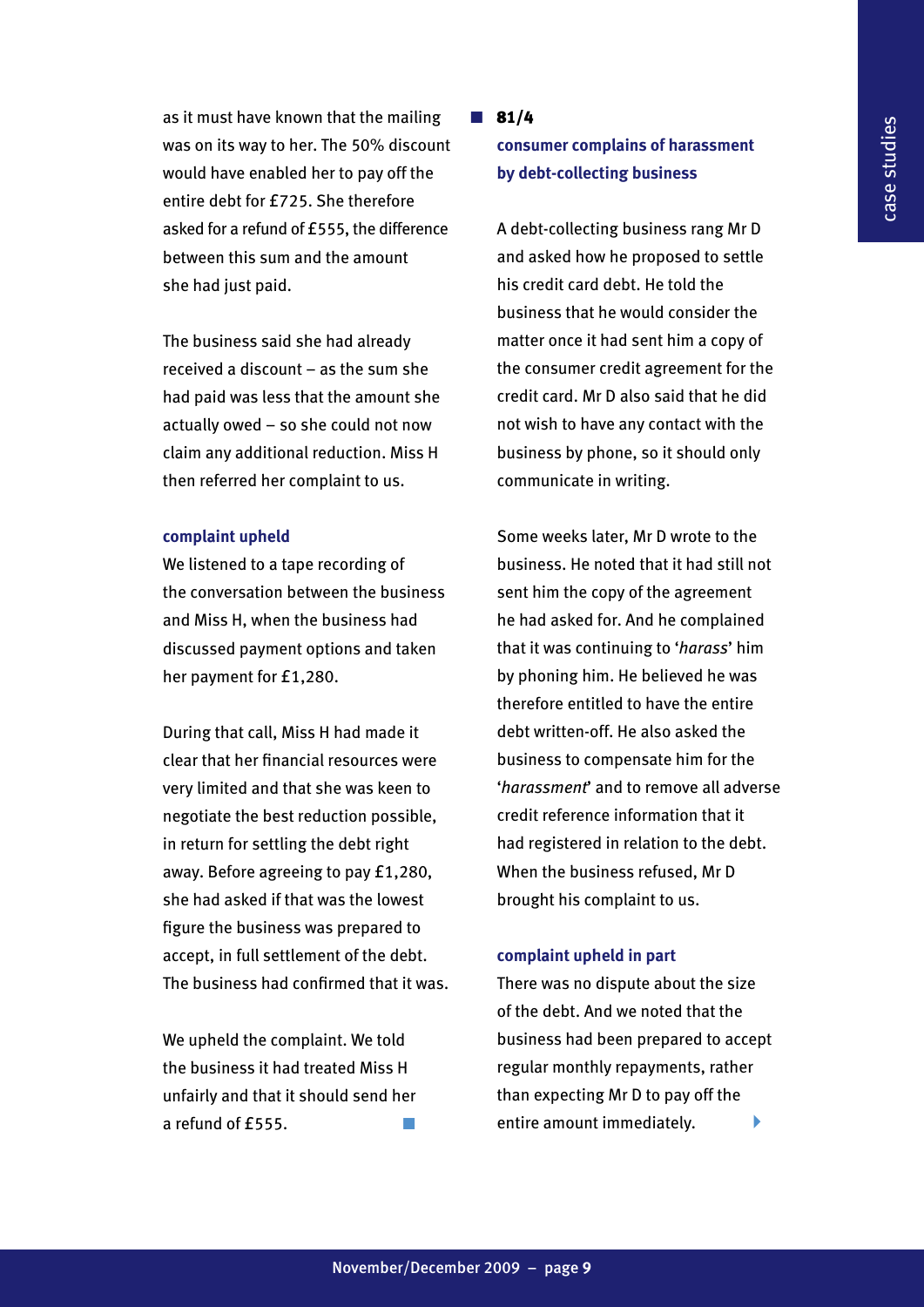So we did not agree with Mr D that it would be fair and reasonable for the business to write-off the debt. Similarly, we saw no reason why the business should remove the credit reference information registered about the debt, as this was an accurate record of the situation.

The business sent us the recordings of its phone calls to Mr D. Each call was very short, because Mr D had put the phone down as soon as he realised who was calling. Mr D told us he had been advised by someone on an internet forum that his loan was probably unenforceable, and that he should ignore any requests to repay it. Mr D accepted that he had not helped matters by following this advice. He also accepted that he needed to agree a repayment plan with the business and start paying off the loan.

We told the business it should have respected Mr D's request not to contact him by phone. The fact that Mr D had continued to receive regular phone calls appeared mainly to have resulted from poor internal communication at the business. However, it was also clear that the business was frustrated by Mr D's failure to respond to any of its attempts to communicate with him, whether by phone or by letter.

We pointed out to Mr D that the business had not spoken to him in an improper manner or attempted to put any pressure on him to pay the debt. It had offered to pay him £50 for the inconvenience caused by its continuing phone calls. We told him we thought this was fair.

When he brought his complaint to us, Mr D asked us to provide a legal determination on the correct meaning of certain technical provisions of the *Consumer Credit Act* (as amended in 2006), which had not yet been tested in the courts. We explained why we were unable to do this. Our role, as an informal dispute-resolution service, is to decide cases on the basis of what is fair and reasonable. It is not part of our role to provide general opinions on legal matters – or to answer hypothetical questions on the meaning of parts of the law.

#### $\blacksquare$  81/5

#### **consumer goes abroad leaving credit card debt unpaid and providing no forwarding address**

Mr G had power of attorney for his daughter, Mrs C, who was working abroad. He was surprised when a letter for his daughter was sent to his address, as she had never lived there and had not asked anyone to forward mail to her there.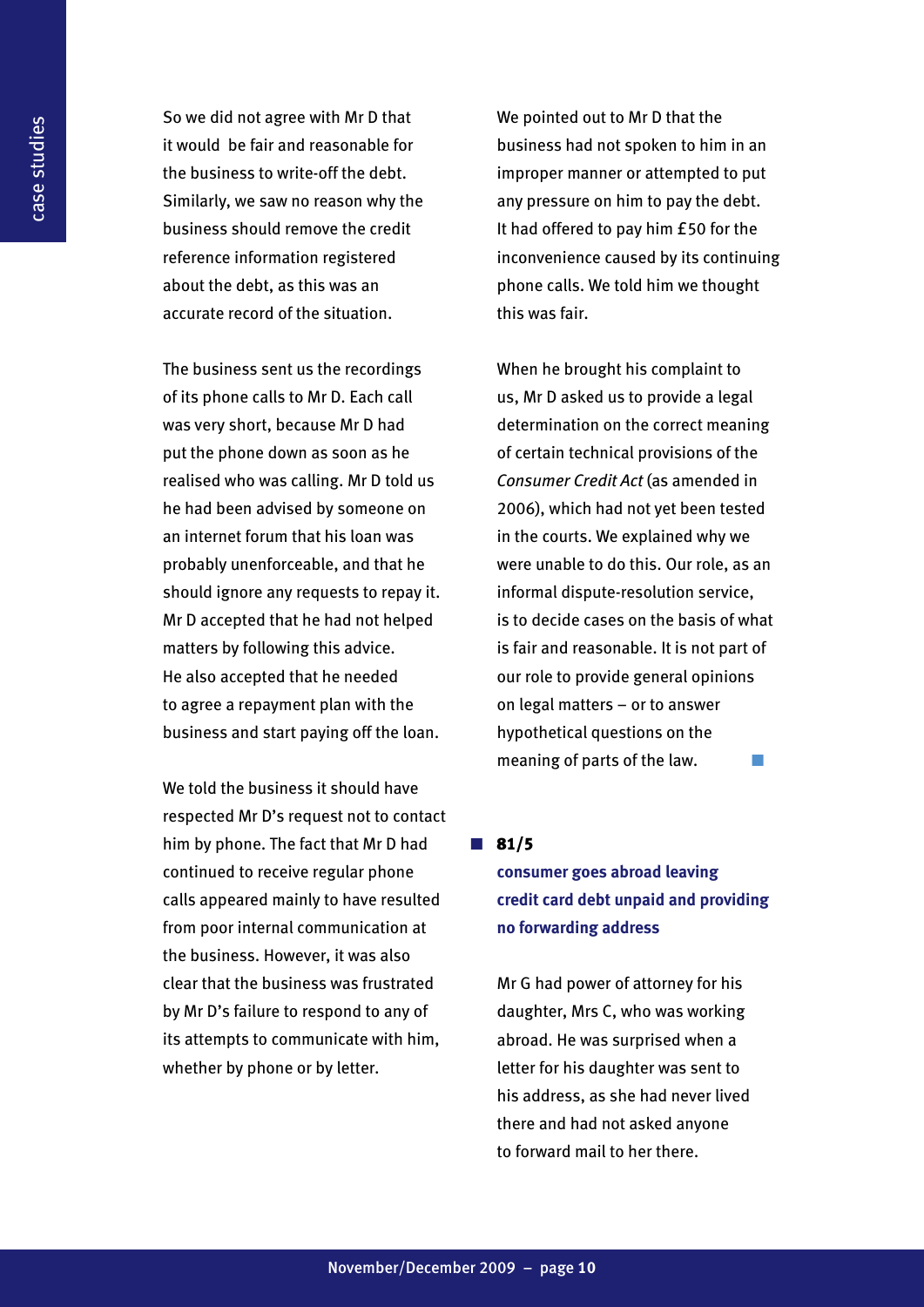## **... he said someone on an internet forum had told him his loan was probably unenforceable.**

After opening the letter, which had been sent by a debt-collecting business and concerned a credit card debt, Mr G rang the business. He asked how it had obtained his address – and why it had sent the letter there. The business told him it had not had any contact from his daughter for some time and it believed she had moved abroad without leaving a forwarding address. After arranging a 'trace' to try and establish her whereabouts, it had discovered that she stayed with her father for a short period before going abroad.

Mr G sent the business proof that he held power of attorney for his daughter. He then asked it to send him statements of her account, so he could satisfy himself that the debt was indeed his daughter's responsibility. The business agreed to do this, but it was nearly three months before it sent Mr G the statements.

Mr G found no reason to doubt that his daughter was responsible for all the transactions listed on the statements. However, he pointed out to the business that none of the transactions had been made within the past year or so. And he said that as his daughter had long since moved away from the address the credit card company held for her, she would not have received any statements for some while.

He offered to pay £200, in full and final settlement of the debt. The business thought that was insufficient, as the debt currently stood at around £2,300. However, it said it was prepared to discuss repayment options with him, if he wanted to pay off the debt on his daughter's behalf.

Mr G then complained that the business was being unreasonable in not accepting his offer. He also asked for compensation for its delay in sending him copies of the statements. 4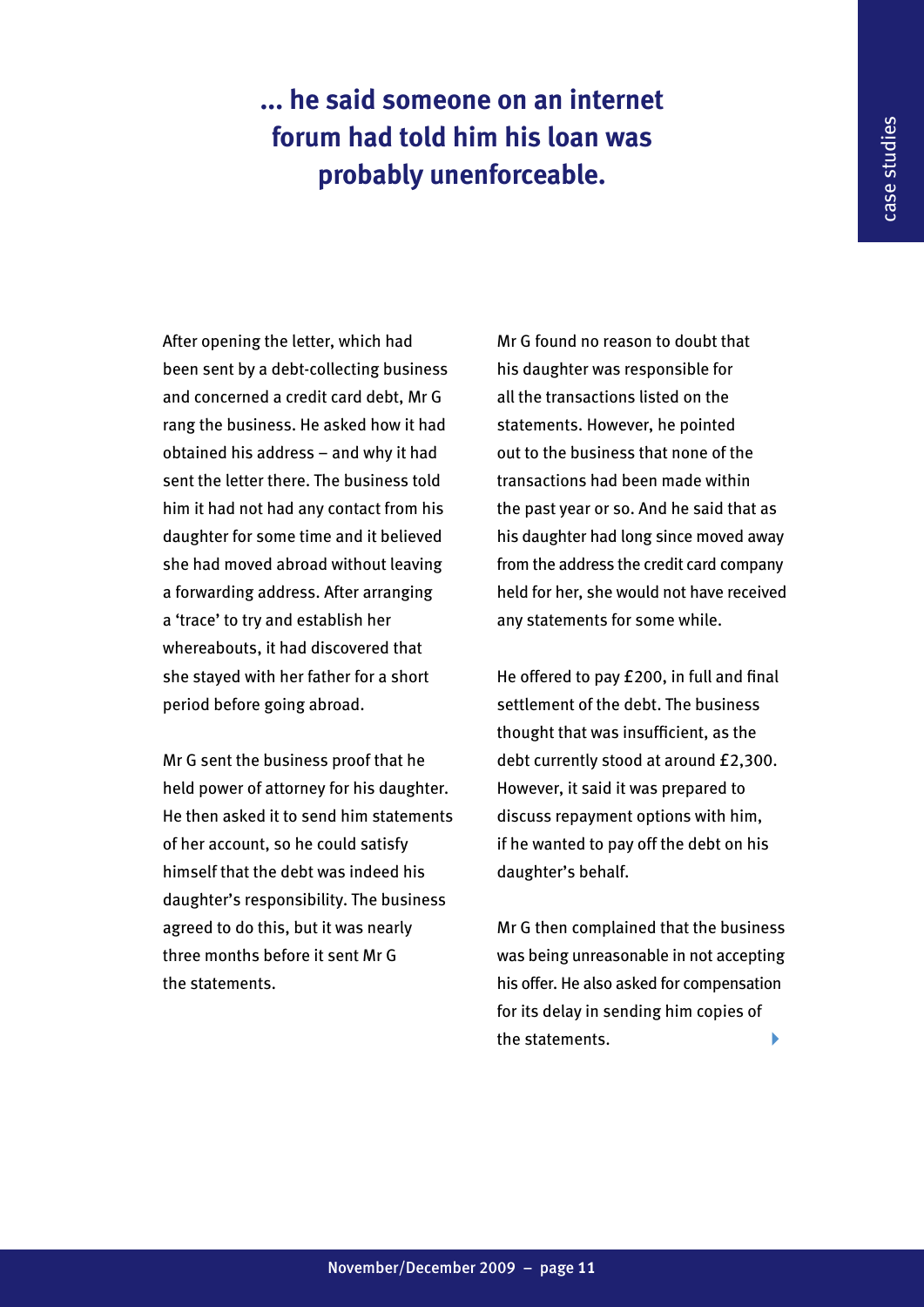### **... we did not think it would be fair or appropriate for the business to pay him any compensation.**

#### **complaint not upheld**

We accepted that Mr G thought his offer of £200 was generous in the circumstances – given that Mrs C had moved abroad and was apparently not prepared to pay anything towards the debt.

However, we explained that the business was under no obligation to accept that offer. It had been willing to discuss reasonable repayment arrangements, if Mr G wished to pay the debt on his daughter's behalf. However, the business had made it clear that it was dealing with him solely in his capacity as power of attorney for his daughter. It had not at any time suggested that he was liable for the debt – and had not asked him to pay it.

We agreed that the business had taken a long time to get the statements to him and had been unable to provide a clear explanation for the delay. However, in the circumstances we did not think it would be fair or appropriate for the business to pay him any compensation.

We noted that it had, correctly, supplied him with the information he required in order to check the validity of the debt. And it had not taken any steps to pursue payment before (or indeed after) he had received that information. We did not uphold the complaint.

 $\blacksquare$  81/6 **debt-collecting business pursues the wrong person for payment of a debt**

Mrs V was surprised to receive a letter from a debt-collecting business about a consumer debt of £715 that it said she owed to a loan company. She could not recall having had any dealings with that company. And she thought it strange that the letter had been sent to her current address, as the business had used her maiden name of Miss J. She had not used her maiden name since her marriage some years earlier, and she had only recently moved to her current address, where she was registered as Mrs V.

She called the business and asked if there had been some mistake, as she was sure she had never taken out the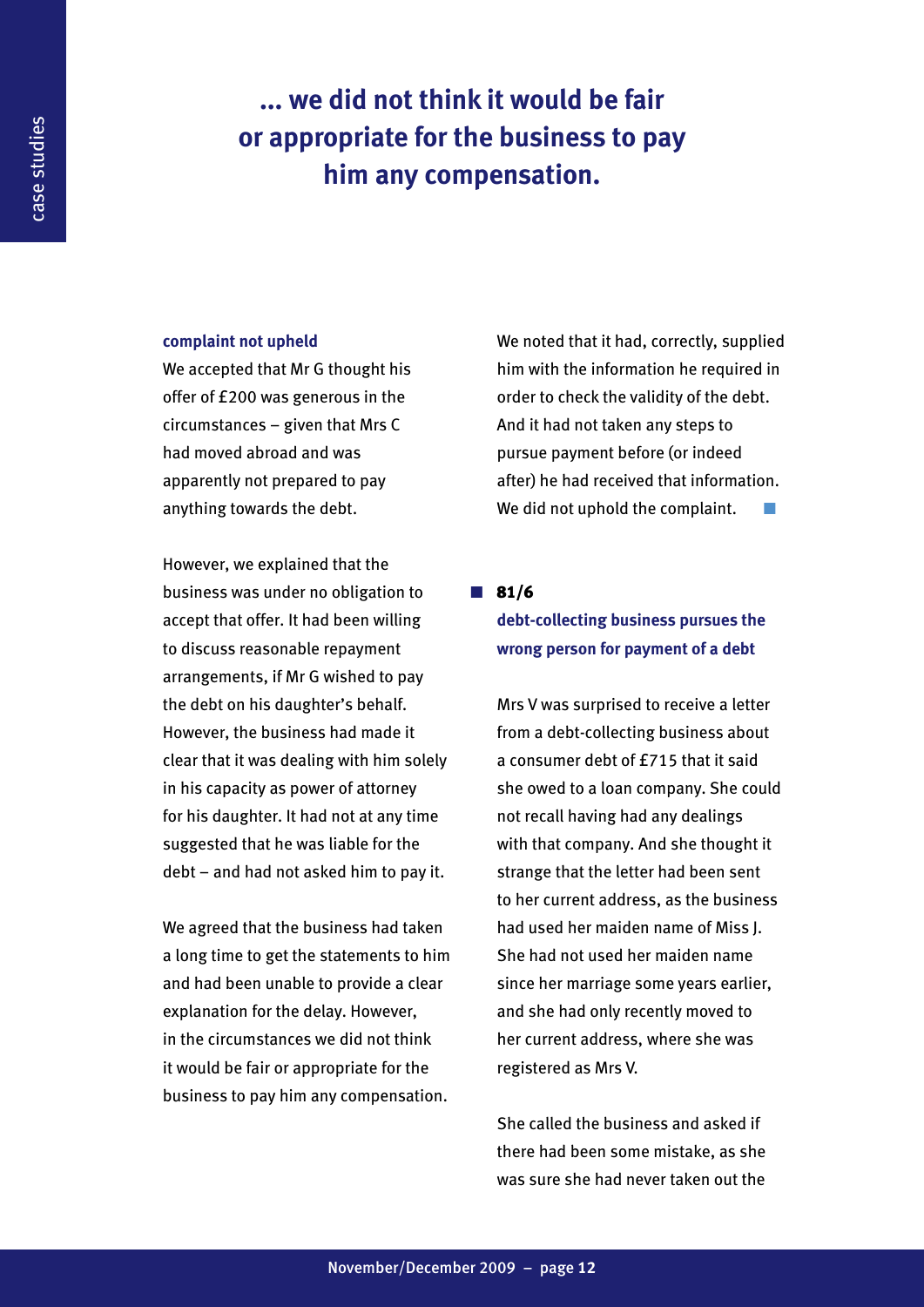loan in question. The business quoted the address where it said she had been living when she took out the loan. She told the business that was '*proof*' that it was pursuing the wrong person, as she had never lived at that address. She offered to send the business copies of her birth and marriage certificates, together with evidence of the length of time she had lived at her current and previous addresses.

The business agreed to look at anything she wished to send, but said that in the meantime she must make a payment towards the debt. Mrs V refused to do this. She said that once it saw her documents, it would realise she was not the person who owed the debt.

However, even after it had received Miss J's documents, the business continued to make regular phone calls, asking her to pay the debt. She then complained to us.

#### **complaint upheld**

There was nothing at all unusual about either Mrs V's first name or her maiden surname. We pointed this out to the business and asked what checks it had made to establish that Mrs V and the Miss J who owed the money were the same person. The business was unable to provide any clear answer to this question.

We were satisfied that Mrs V had taken a reasonable approach to the matter, and had been quick to offer convincing proof of her identity. It was evident, from the recordings provided by the business, that its phone calls to Mrs V had not been aggressive or threatening in nature. However, we told the business that we did not consider it had behaved reasonably in continuing to try to collect the debt from her.

The business offered to pay Mrs V £100, to compensate her for the distress its actions had caused. It also undertook to write to her, confirming its clear understanding that there was no connection between her and the Miss J who owed the debt. And it provided written assurance that it had not registered any credit reference information against Mrs V's name, in relation to the debt. We considered that to be a fair outcome, and Mrs V was happy to settle on that basis.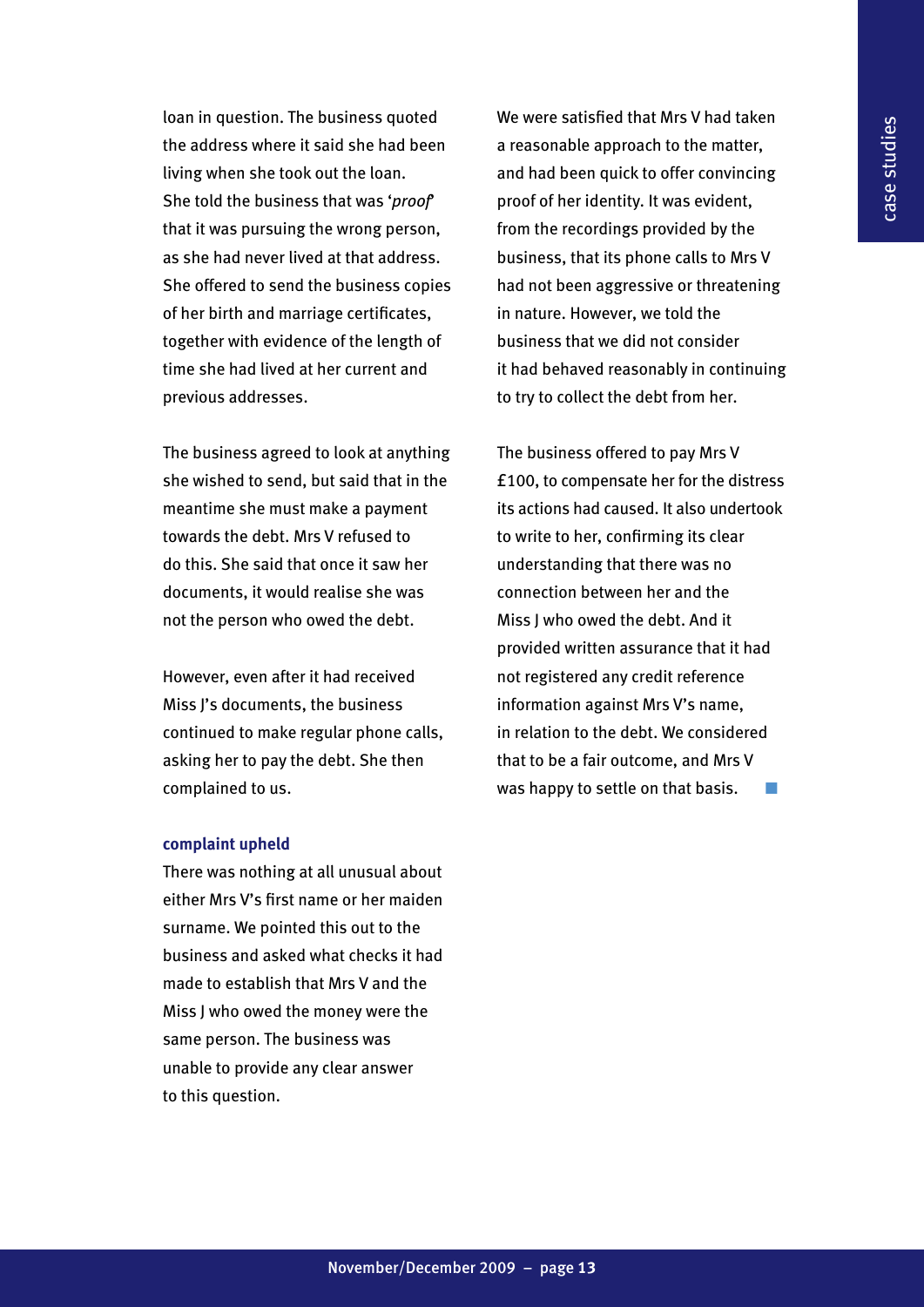## **Money-transfer operators and the ombudsman**

**From 1 November 2009, money-transfer operators have been regulated by the Financial Services Authority (FSA) – and automatically covered by the Financial Ombudsman Service. From this date, these businesses should have put in place in-house complaints procedures that comply with the FSA's complaints-handling rules (the '***DISP* **' rules).** 

#### **what's the background to this?**

Money-transfer operators came under the ombudsman's remit from 1 November 2009 as a result of the Payment Services Directive. This is a new European directive intended to help protect consumers transferring money cross-border and to provide more of a level playing-field in this market.

We focused on the Payment Services Directive – and on the role of the Financial Ombudsman Service as part of the directive's complaintshandling requirements – in issue 74 of *ombudsman news* (December 2008/ January 2009).

#### **what does the Payment Services Directive cover?**

The Payment Services Directive requires countries in the European Economic Area to regulate payment services – including, for example, payments by plastic cards, direct debits and money transfers. The directive affects all businesses providing payment services in or from the European Economic Area.

In the UK this includes:

- $\blacksquare$  banks and building societies already regulated by the Financial Services Authority (FSA) and covered by the ombudsman;
- authorised electronic-money (e-money) issuers – already regulated by the FSA and covered by the ombudsman;
- small (certified exempt) e-money issuers – not regulated by the FSA but now covered by the ombudsman;
- non-bank credit-card companies already licensed by the Office of Fair Trading (OFT) and covered by the ombudsman; *and*
- $\blacksquare$  money-transfer operators not previously regulated by the FSA (nor licensed by the OFT) and not covered by the ombudsman before.

#### **what does this mean for businesses that provide payment services?**

The Payment Services Directive has been implemented in the UK through the P*ayment Services Regulations 2009* – which came into force on 1 November 2009. From this date, businesses that provide payment services have had to comply with Europe-wide rules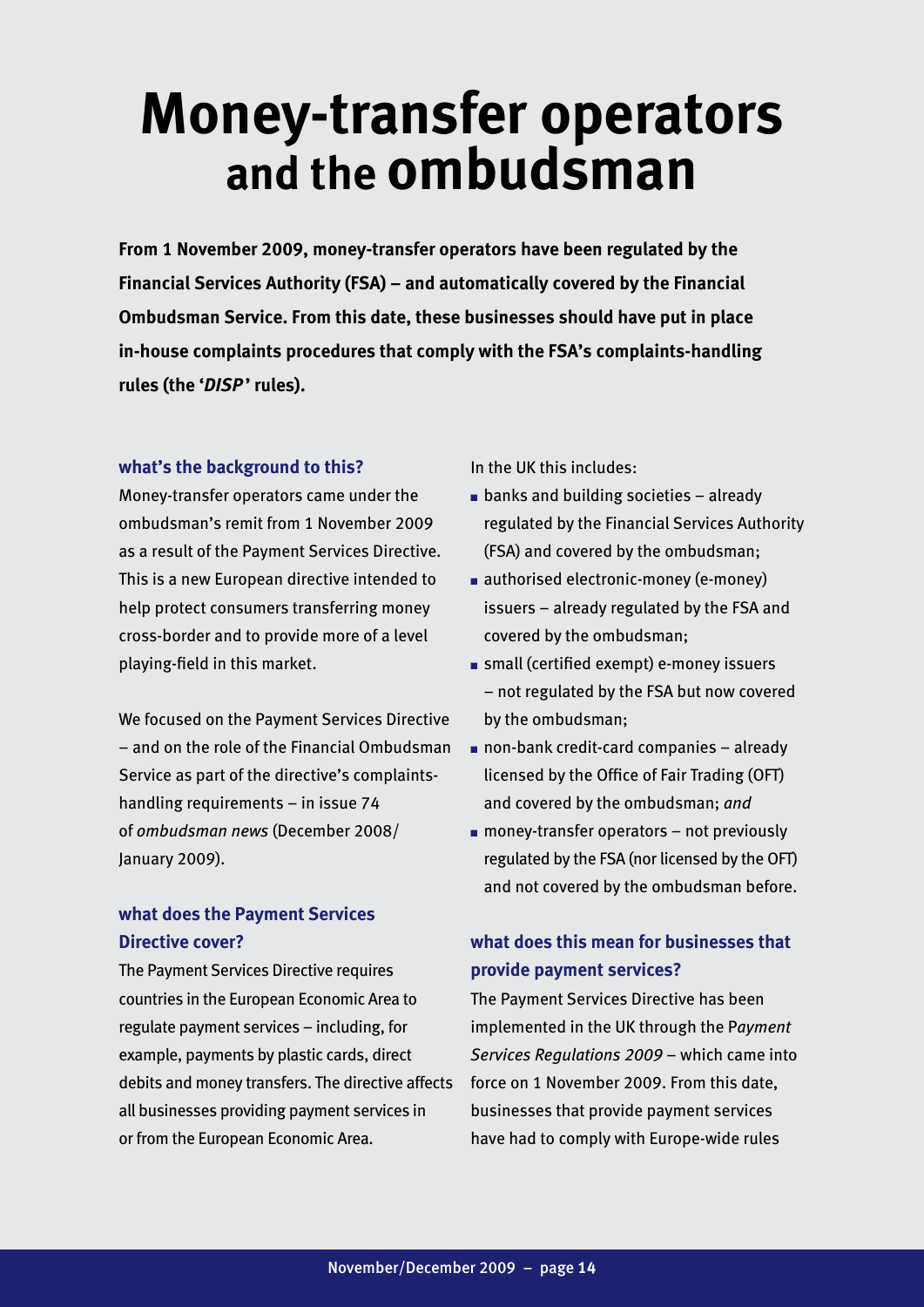on their 'conduct of business' (the way in which they handle payment-services transactions with their customers).

From 1 November 2009, businesses providing payment services have also had to comply with rules on how they deal with customer complaints relating to payment services. These rules include giving consumers the right to refer unresolved complaints to the ombudsman.

Following public consultation last year, the FSA made changes to its rules in order to implement aspects of the Payment Services Directive. These changes involved:

- introducing an approach to enforcing the Payment Services Regulations that mirrors the FSA's general approach to enforcement under the *Financial Services and Markets Act;*
- applying the FSA's complaints-handling rules to payment-services firms; *and*
- extending the jurisdiction of the Financial Ombudsman Service, so that we can provide the 'out-of-court' redress function required by the directive.

Earlier this year, the FSA published information outlining its approach to authorisation and supervision issues under the Payment Services Directive (see www.fsa.gov.uk/ Pages/About/What/International/psd/).

#### **what kind of money-transfer transactions will the ombudsman cover?**

From 1 November 2009, the ombudsman's remit has covered transactions carried out by money-transfer operators in or from the UK. These include transactions starting or ending *outside* the European Economic Area (EU members plus Iceland, Norway and Liechtenstein) and transactions carried out in *non*-European currencies.

This reflects the ombudsman's remit in relation to money-transfer complaints we already covered – involving banks, building societies and e-money issuers.

#### **can small businesses also complain to the ombudsman about money-transfer transactions?**

Yes. But in order to reflect the definition of '*micro-enterprise*' used in EU legislation, the eligibility criteria have changed for smaller businesses wanting to bring a complaint to us.

Since 1 November 2009 – the date the Payment Services Directive came into effect in the UK – businesses with an annual turnover of up to 2 million euros (currently approximately £1.8 million) have been able to use the ombudsman service – as long as they have fewer than ten employees.  $\blacktriangleright$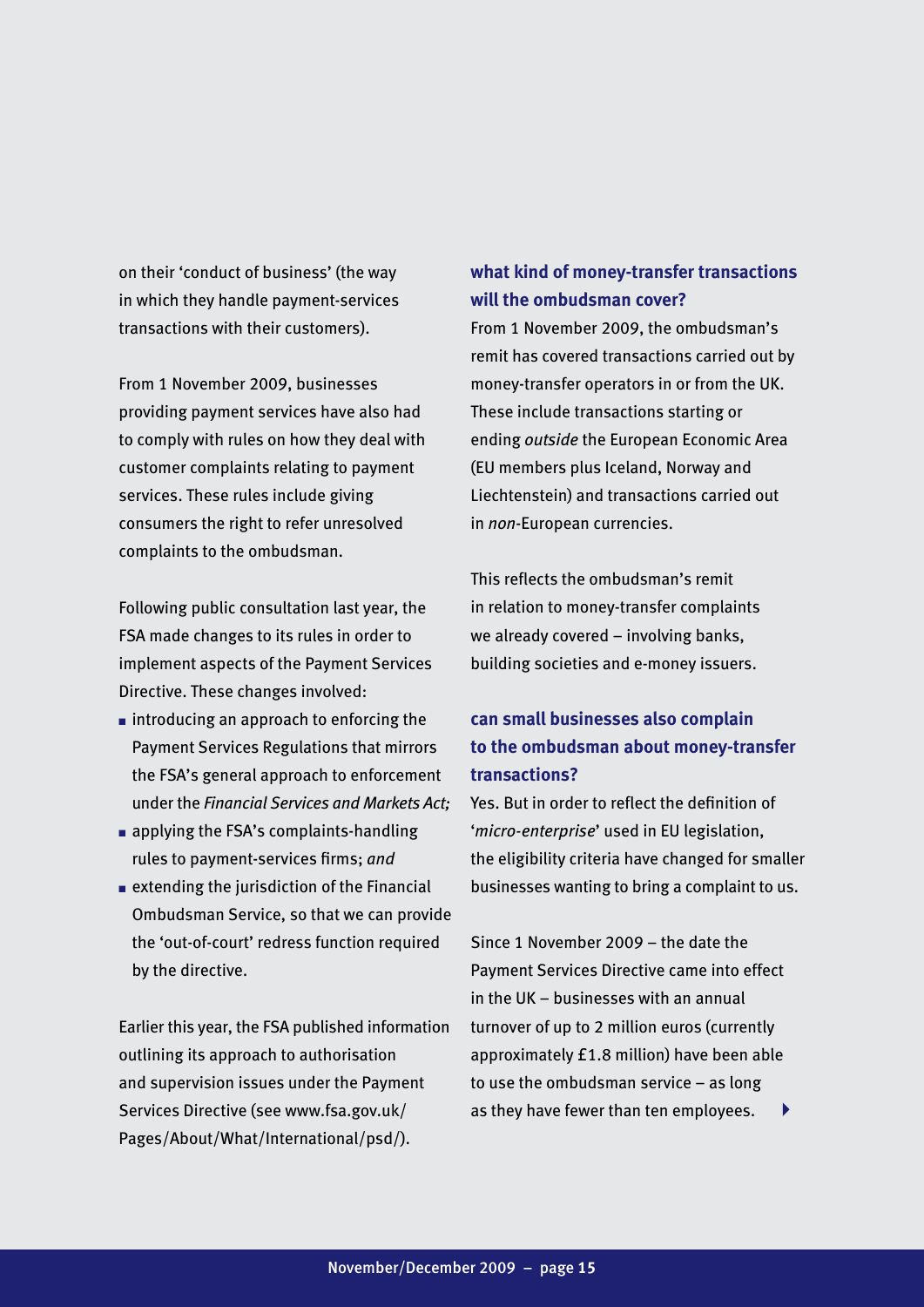Previously the turnover threshold was lower, at £1 million, but with no requirement relating to the number of employees.

This new eligibility definition for 'microenterprises' now applies to smaller businesses that bring complaints about everything the ombudsman covers – not just money-transfer complaints.

#### **what information and support services does the ombudsman provide for money-transfer operators?**

The free services we offer that will be of particular interest to money-transfer operators new to the ombudsman include:

- our technical advice desk (020 7964 1400) dedicated to answering queries about the ombudsman service and its general approach;
- this newsletter, *ombudsman news,* covering a wide range of information including examples of banking and money-transfer disputes relating to foreign travel (issue 64); case studies involving the transfer of money abroad and currency exchange (issue 76); and a focus on the Payment Services Directive (issue 74);
- our online information resource (www. financial-ombudsman.org.uk/faq/ businesses) specifically for businesses that have little direct contact with the ombudsman; *and*
- $\blacksquare$  access to a wide range of events from hands-on workshops to formal conferences.

This is part of our commitment to work with businesses to identify and reduce problems that might otherwise lead to time-consuming complaints.

#### **what contact has the ombudsman had with money-transfer operators so far?**

We have taken part in a number of events aimed specifically at money-transfer operators that came under the ombudsman from November 2009. This has included providing speakers for conferences and seminars on the Payment Services Directive held by the FSA and the UK Money Transmitters Association.

We have also had helpful and constructive meetings with the main money-transfer trade associations and the major money-transfer operators – to introduce and explain our work at the ombudsman service.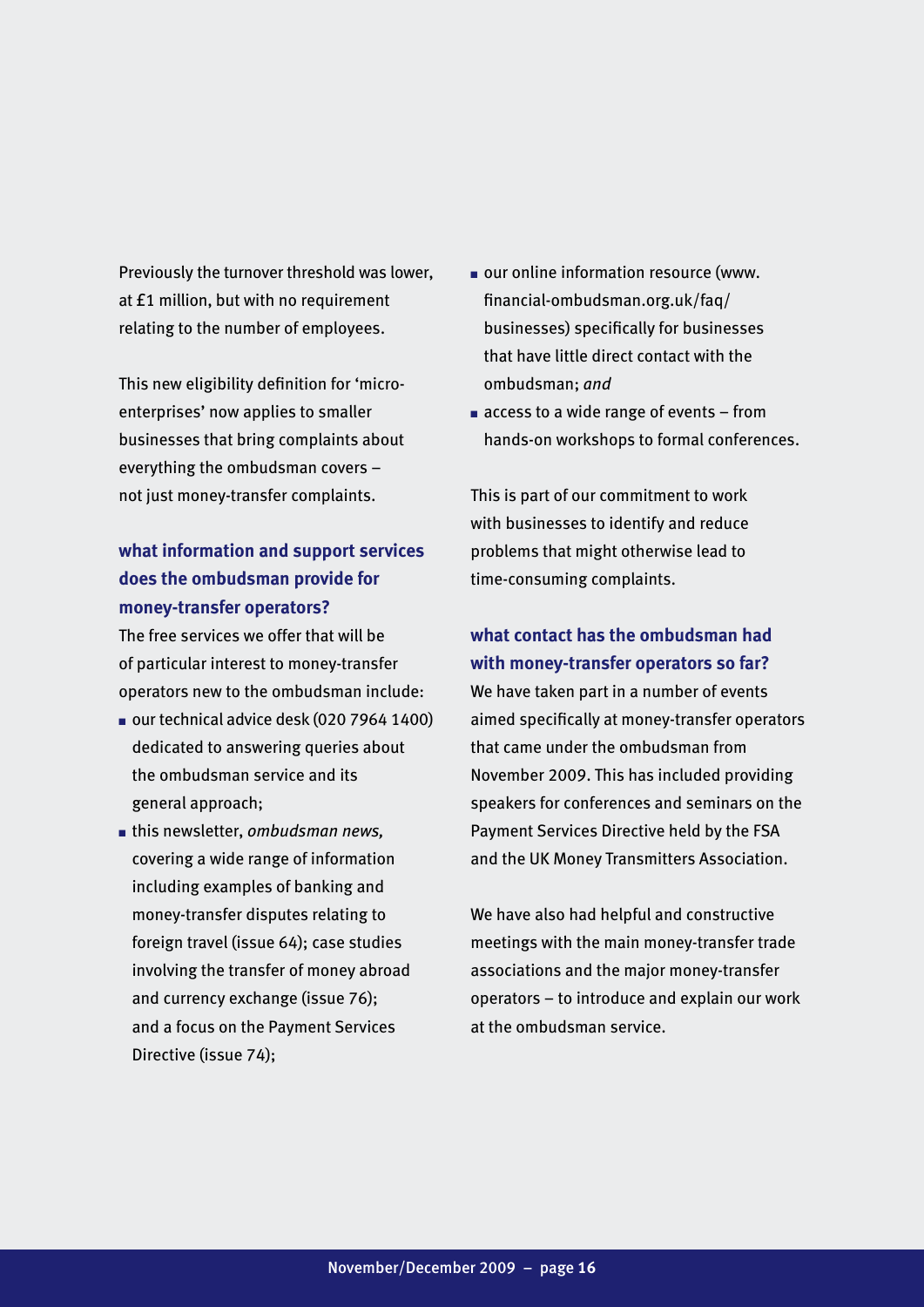## A selection of recent **mortgage** case studies involving disputes over valuations

In our *annual review* covering the financial year ending March 2009 we noted an 11% increase in complaints about mortgages, compared with the previous year. A significant proportion of these cases involved disputes about the handling of mortgage arrears – reflecting challenging conditions in the property and mortgage markets.

The complaints we have seen since April this year have continued to reflect difficult market conditions. As these case studies illustrate, these problems regularly include disputed property valuations.

Sometimes these complaints arise from the situation where, having tightened-up its lending criteria, a lender has not offered as favourable a rate of interest as the consumer had hoped for – citing the re-valuation of the property concerned as the basis of its decision. Complaints may also arise following the sale of a repossessed property at what the consumer considers too low a price, in relation to the property's market value. Where such a sale raises insufficient funds to repay the mortgage in full, consumers sometimes argue that responsibility for making good the shortfall lies not with them but with the lender.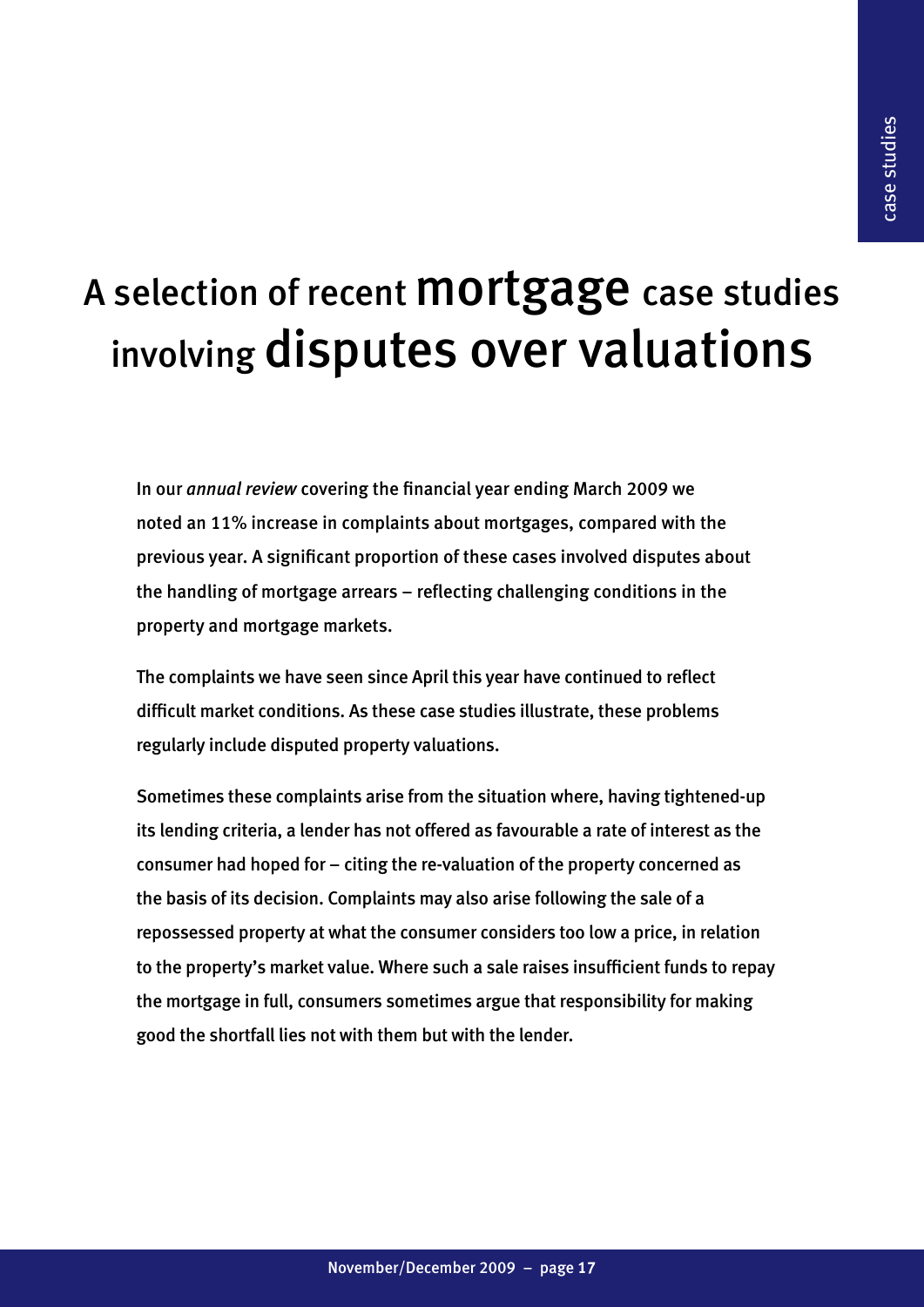#### $\blacksquare$  81/7

**consumer complains that after repossessing his flat, the lender sells it for less than its market value**

After finding himself in unexpected financial difficulties, Mr A decided to re-mortgage the flat he had only recently bought as an investment property. He re-mortgaged the flat with the lender for £150,000. At that time the property was valued at £180,000.

Mr A's financial situation was not helped by his inability to find tenants for the flat and before long he was in serious arrears with his mortgage repayments. Eventually, just over a year after he had arranged the re-mortgage, the lender took possession of the flat. It was valued at £155,000 but the lender received few realistic offers and in the end agreed to sell for £140,000.

**... he said there would have been no shortfall if the lender had sold his flat for its proper market value.**

Unpaid interest had been added to Mr A's mortgage and this, combined with the low sale price, meant that £25,000 remained to be repaid after the sale of the flat. Mr A refused to accept responsibility for this sum. He said there would have been no shortfall if the lender had sold the flat for its proper market value. Unable to reach agreement with the lender, Mr A referred his complaint to us.

#### **complaint not upheld**

After examining evidence provided by the lender, we concluded that it had acted reasonably and followed good industry practice when dealing with the sale of Mr A's property. It had obtained two professional valuations and allowed sufficient time for potential buyers to view the flat. There had not been many viewings, but the lender had rejected several offers that were considerably lower than the price it eventually accepted.

We noted that the sale had probably been hindered by the fact that the flat was part of a new development. Some properties on the development were still under construction and the developer was offering substantial incentives to buyers of these new properties. We did not uphold the complaint.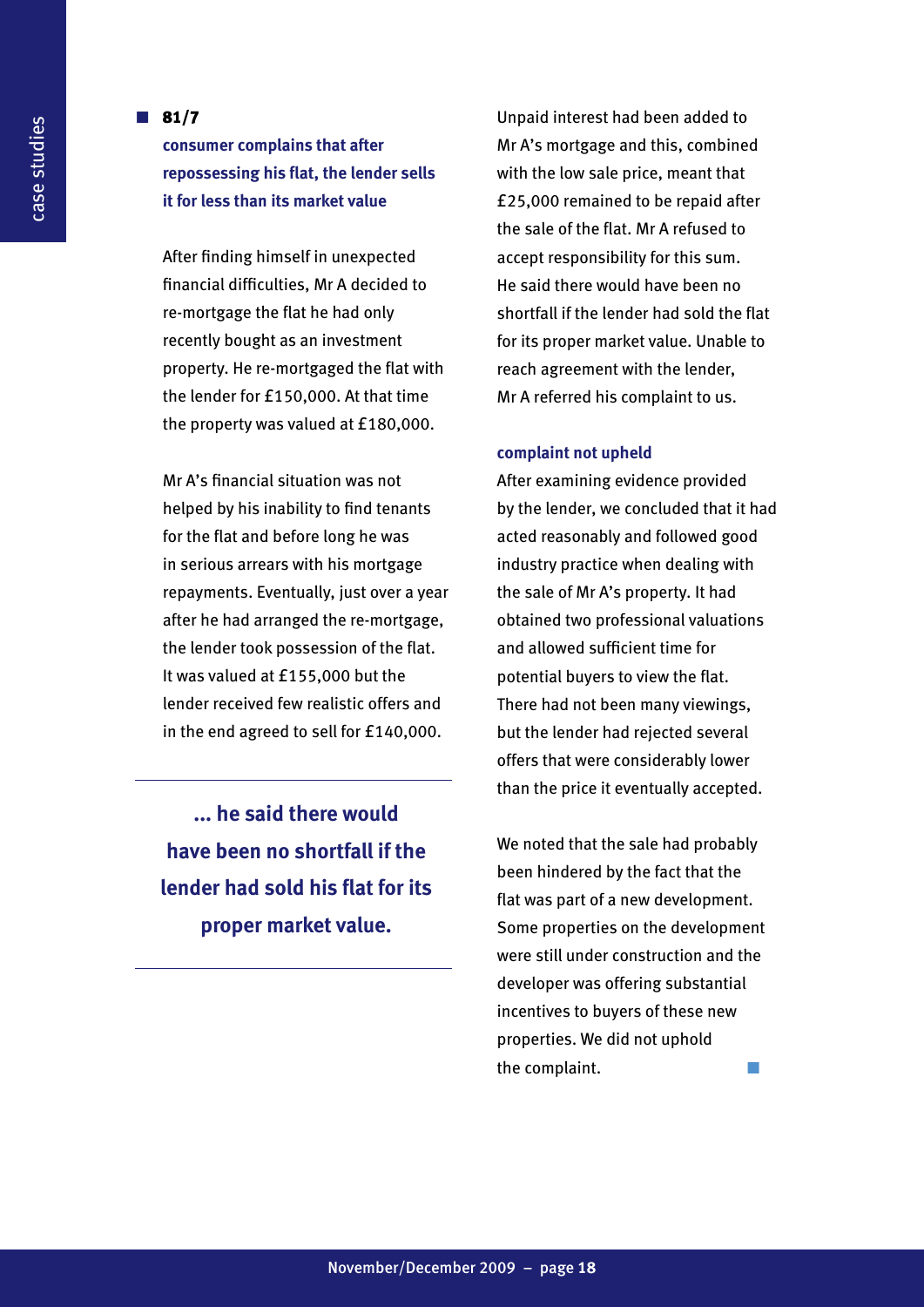## **... we concluded that the lender had acted reasonably and followed good industry practice.**

#### $\blacksquare$  81/8

**consumer complains that lender sells repossessed house for less than its market value**

Ten years after they took out a joint mortgage, Mr and Mrs T separated. Mr T moved out of their house but would not agree to transfer ownership to Mrs T. She was soon finding it a serious struggle to pay the mortgage and eventually decided to hand the house back to the lender.

When she told her new partner what she had done, he said he would put in an offer to buy the property himself, so she could continue living there. However, the lender refused his offer as it was considerably less than the price it was asking for the house.

The lender subsequently sold the property at a much lower price than that offered by Mrs T's new partner. Mrs T was far from happy when the lender told her the sale had not realised enough to fully repay her mortgage, and she would have to pay the shortfall. Unable to reach agreement with the lender, she referred the matter to us.

#### **complaint upheld**

We thought the lender had acted reasonably in refusing the offer that Mrs T's partner had made, just after the house went on the market. He was offering significantly less than the current valuation. However, we saw no reason why the lender should not have accepted his offer, once it became apparent that the property would not sell at the original asking price.

We said the lender should reduce the amount that Mrs T still owed by the difference between the price offered by Mrs T's new partner and the price at which the house was sold.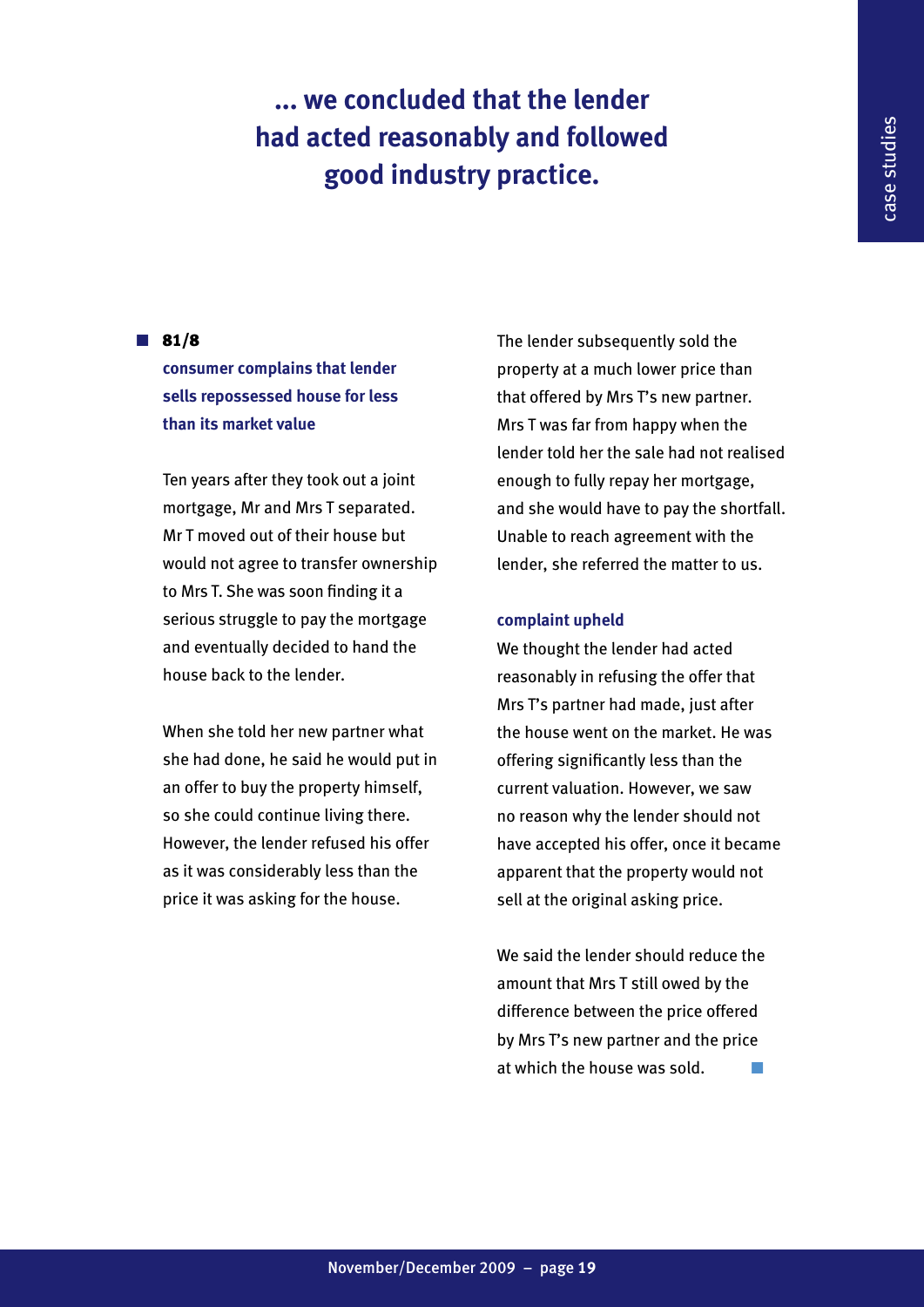#### $\blacksquare$  81/9

**consumer complains that lender sells her repossessed flat for less than its market value**

Ms N's circumstances changed significantly not long after she had taken out a mortgage of £207,000 to buy a flat. Realising that she would now find it difficult to afford the monthly payments, she decided to let the property out while she tried to sell it.

She put the flat on the market at £240,000 but was unable to find a buyer. The rent that she was getting helped her to meet her mortgage repayments for a while. However, a couple of years later her mortgage arrears had built up to the extent that the lender decided to take possession of the flat.

Although the lender was able to sell the property reasonably quickly, the sale did not produce enough to repay the outstanding mortgage, together with arrears charges.

Ms N did not agree with the lender that she was responsible for meeting the shortfall and she referred her complaint to us. She said the lender had '*caused the problem*' by selling the flat for less than its market value – and she noted that the selling price was lower than offers she had turned down when trying to sell the flat herself.

#### **complaint not upheld**

The evidence provided by the lender showed that it had obtained two valuations and had put the flat on the market at £220,000 – the higher of the two recommended sale prices. The lender had rejected several offers that were far lower than the asking price before it finally agreed to sell the flat for £208,000.

The lender pointed out that the flat was on a new development where a number of similar, repossessed properties were also on the market. We agreed that this situation was likely to have affected the sale price. We did not uphold the complaint.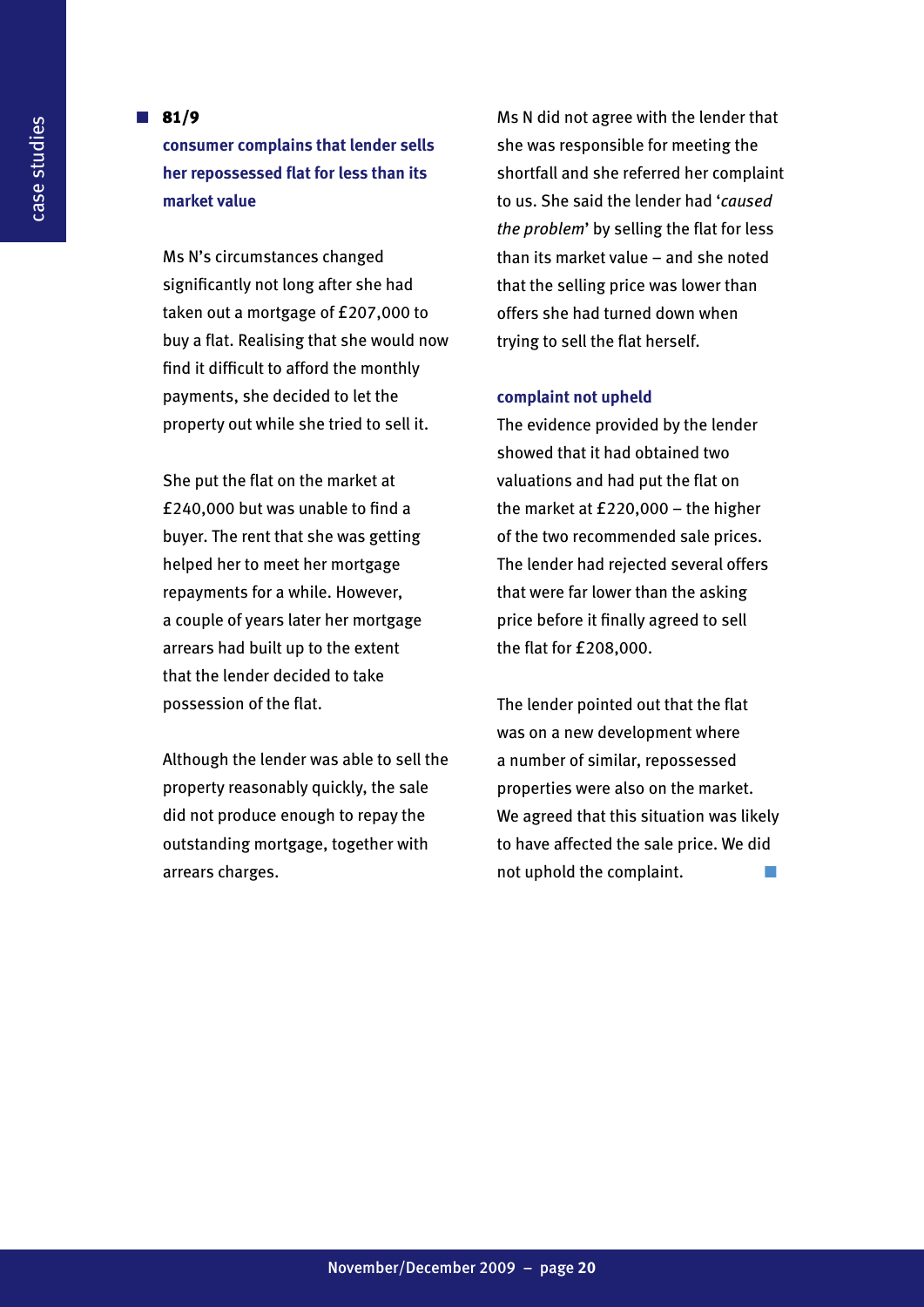**... they said the lender had '***created financial difficulties***' for them by changing its mind about altering their mortgage arrangement.**

#### $\blacksquare$  81/10

**consumers complain that lender creates financial difficulties for them by retracting an agreement to change their mortgage arrangements** 

Mr and Mrs D were finding it increasingly difficult to look after Mrs D's elderly mother, Mrs M, and started looking for suitable care homes. After considering possible ways of freeing up some money to help pay the fees, they contacted their mortgage lender. They asked if they could change their mortgage arrangement from a capital and interest basis to an interest-only basis, in order to reduce their monthly outgoings.

Initially, the lender appeared to agree to this. However, it subsequently refused, after a valuation of Mr and Mrs D's property suggested that it was worth less than the outstanding mortgage. The lender told the couple that this situation meant that they did not meet its lending criteria for an interest-only mortgage.

Mr and Mrs D later told us that their arrangements for Mrs M to go in to the care home were already well-advanced by the time the lender said it would not, after all, be able to change their mortgage. They said they felt they had no option but to go ahead with the care home arrangements, even though they would be committed to paying the care home fees as well as the cost of their existing mortgage.

After complaining unsuccessfully to the lender, they brought their complaint to us. They said the lender had '*created financial difficulties*' for them by changing its mind about altering their mortgage arrangement.

#### **complaint upheld in part**

We accepted that it had been reasonable for Mr and Mrs D to have thought, after their meeting with the lender, that it had agreed to alter the basis of their mortgage. 4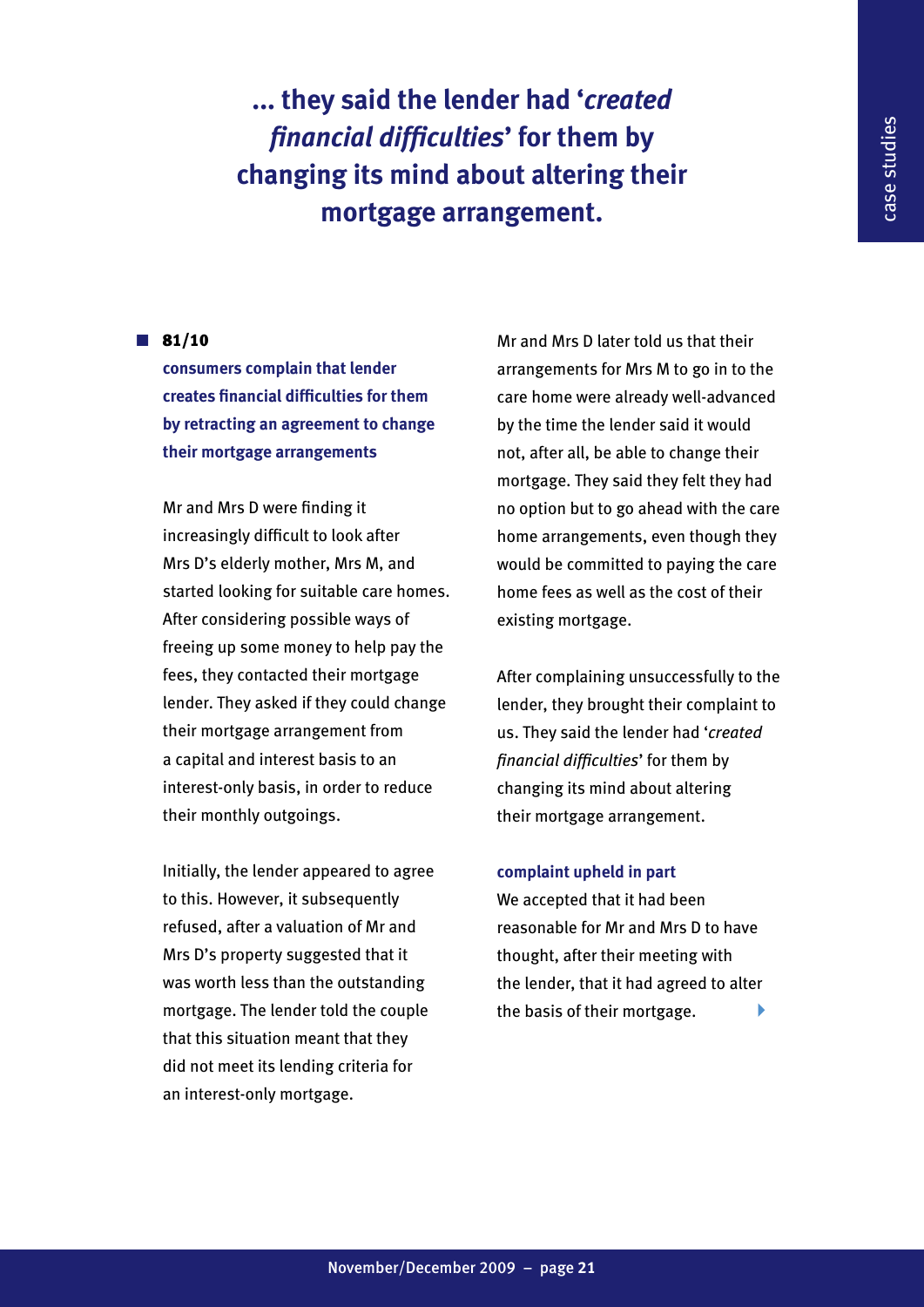### **... They asked the lender to refund their mortgage application fee.**

However, we noted that the lender had contacted them again within a very short time to explain why it had changed its mind. At that point, the couple had still not made any firm arrangement for Mrs M to move in to the care home. Nevertheless, they had taken the decision to go ahead, despite knowing that this would commit them to paying the home's fees as well as continuing to meet the cost of their existing mortgage.

**... we did not agree that the lender had treated them unfairly or that it had failed to process their application correctly.**

Our investigation showed that the financial difficulties facing Mr and Mrs D were long-standing and had not arisen solely as a result of their commitment to meet the care home fees. So we did not accept their view that the lender's change of mind had caused their difficulties.

However, we reminded the lender of its regulatory obligation to act fairly towards customers in mortgage arrears. We said the lender should operate the mortgage on an interest-only basis for an extended period, to allow Mr and Mrs D time to seek advice on their overall financial position and on ways in which they could meet the cost of care for Mrs M.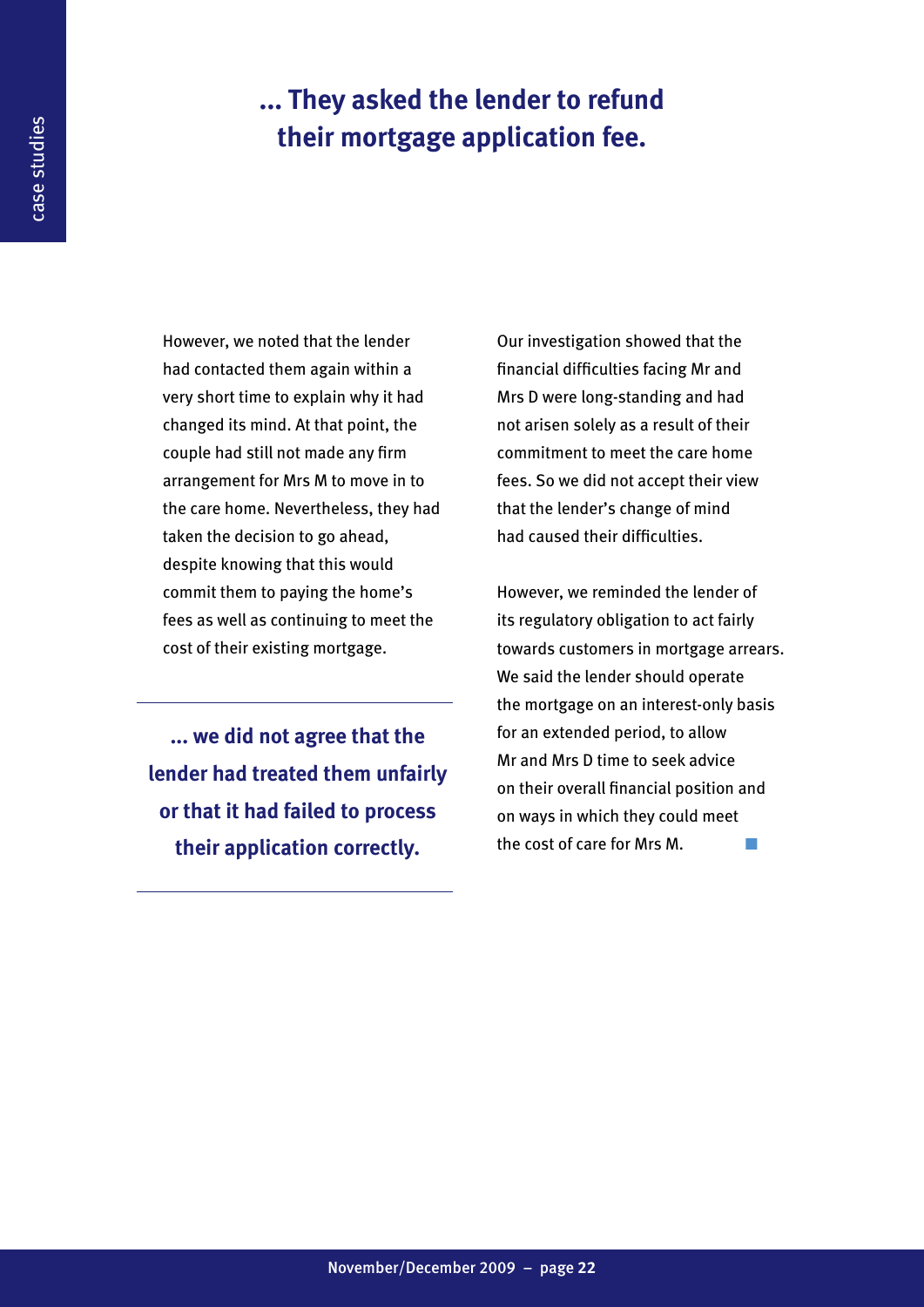#### $\blacksquare$  81/11

**consumers complain that lender based its mortgage interest rate offer on an inaccurate valuation of their property**

Mr and Mrs B wanted to transfer their existing mortgage to a tracker arrangement, and applied to do this online, on their lender's website.

When the lender subsequently got in touch with them, it quoted a higher interest rate than they had been expecting. It told them the reason for this was that they were borrowing more than 60% of the value of their property.

After the couple complained about this, the lender arranged for the property to be re-valued. However, the outcome of the valuation did not alter the position.

Mr and Mrs B then questioned the accuracy of the valuation, saying it differed considerably from the value that another lender had placed on their house earlier that year.

They provided details of what they said were the sale prices of similar properties that had been on the market recently in their area. They also asked the lender to refund the mortgage application fee that they had been required to pay as part of their online application.

#### **complaint not upheld**

We noted that the lender had obtained a professional valuation of the couple's house and we saw no reason to conclude that it could not rely on that valuation.

The information provided by Mr and Mrs B related to the prices at which similar properties were being advertised – not the actual sale prices. The valuation figure used by the lender was supported by such information as was available about the sale prices for similar properties in the same area.

We understood Mr and Mrs B's disappointment that they had not been able to obtain the interest rate they had applied for. However, we did not agree that the lender had treated them unfairly or that it had failed to process their application correctly.

And we did not agree that the lender should refund the couple's application fee. The lender's terms and conditions, which the couple had seen before paying the fee, made it clear that the fee was not refundable. We did not uphold the complaint.  $\blacksquare$